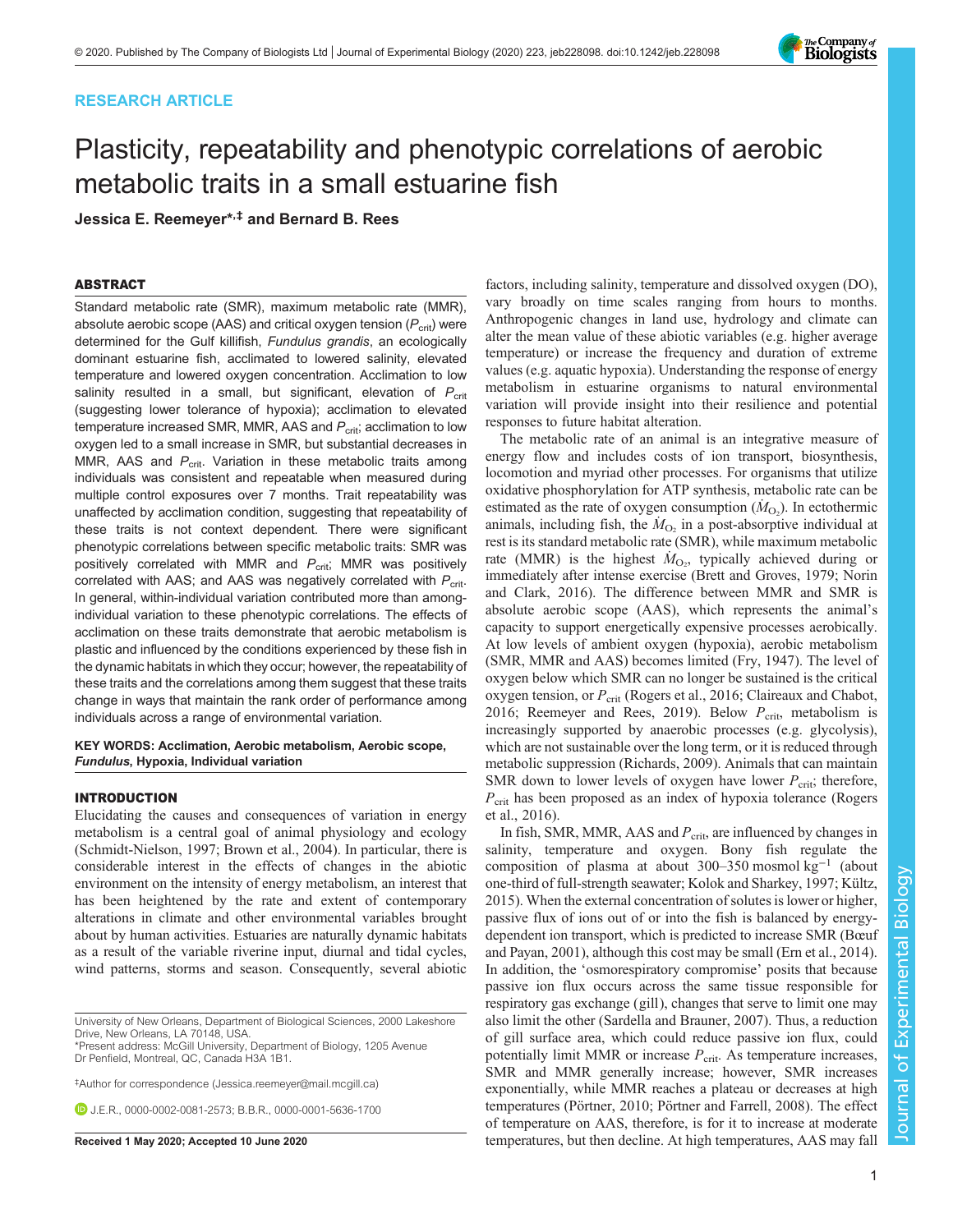|                   | <b>List of symbols and abbreviations</b>             |
|-------------------|------------------------------------------------------|
| AAS               | absolute aerobic scope                               |
| a.s.              | air saturation                                       |
| <b>BC</b>         | <b>Bayou Cumbest</b>                                 |
| <b>BH</b>         | <b>Bayou Heron</b>                                   |
| DO                | dissolved oxygen                                     |
| <b>FAS</b>        | factorial aerobic scope                              |
| <b>GBNERR</b>     | <b>Grand Bay National Estuarine Research Reserve</b> |
| <b>LOE</b>        | loss of equilibrium                                  |
| $\mathcal{M}$     | body mass                                            |
| <b>MMR</b>        | maximum metabolic rate                               |
| $M_{\rm O2}$      | rate of oxygen consumption                           |
| $P_{\rm crit}$    | critical oxygen tension                              |
| $R_{\text{adi}}$  | adjusted repeatability                               |
| $r_{\rm e}$       | within-individual correlation                        |
| $r_{\rm ind}$     | among-individual correlation                         |
| <b>RMR</b>        | routine metabolic rate                               |
| $r_{\rm p}$       | phenotypic correlation                               |
| <b>SL</b>         | standard length                                      |
| <b>SMR</b>        | standard metabolic rate                              |
| $U_{\text{crit}}$ | critical swimming speed                              |
|                   |                                                      |

to zero if SMR equals MMR [\(Pörtner, 2010](#page-11-0); [Pörtner and Farrell,](#page-11-0) [2008](#page-11-0)).  $P_{\text{crit}}$  is also affected by temperature, increasing at higher temperatures [\(Rogers et al., 2016](#page-11-0); [McBryan et al., 2016\)](#page-11-0). Exposure to low oxygen limits aerobic metabolism, especially MMR and AAS, as the oxygen available to support activities beyond SMR decreases. Acclimation of fish to hypoxia, however, may improve oxygen extraction, which has been documented as a decrease in  $P_{\rm crit}$ [\(Borowiec et al., 2015\)](#page-10-0).

There is growing appreciation that traits related to aerobic metabolism are repeatable when measured in the same individuals over time. As pointed out by [Bennett \(1987\)](#page-10-0) and more recently by others ([Roche et al., 2016](#page-11-0); [Killen et al., 2016a](#page-11-0)), repeatable individual variation in physiology arises from differences in genetics, development and environment. When the variation is due to genetic factors and is heritable, it represents the raw material upon which natural selection can act. SMR, MMR and AAS have been shown to be significantly repeatable across multiple measures among individuals of several species ([Killen et al., 2016a; Nespolo](#page-11-0) [and Franco, 2007; Norin and Malte, 2011](#page-11-0); [Norin et al., 2016;](#page-11-0) [Virani](#page-12-0) [and Rees, 2000\)](#page-12-0). Although there are fewer reports of the repeatability of  $P_{\text{crit}}$ , it too appears to be a repeatable trait [\(Pan](#page-11-0) [et al., 2018](#page-11-0); [Reemeyer and Rees, 2019\)](#page-11-0). Currently, however, there is a lack of studies on whether the repeatability of aerobic metabolism is altered by acclimation to changes in abiotic variables. [Norin et al.](#page-11-0) [\(2016\)](#page-11-0) showed that acute exposure of Barramundi (Lates calcarifer) to low salinity, elevated temperature and low oxygen differentially affected individuals with low or high metabolic rate. The result was that the rankings of individuals' SMR, MMR and AAS were different during acute exposure from those during control conditions. Because that study examined only short-term acute exposures, it remains to be seen how acclimation to these conditions affects repeatability of these traits.

An experimental framework to assess repeatability of traits can also be valuable in illuminating the relationships between traits. Traditionally, studies of the relationship between traits measure each trait once each in a group of organisms. A repeated-measures design, where each trait is measured multiple times in each individual, enables the determination of covariance in the traits both among and within individuals [\(Dingemanse and Dochterman, 2013](#page-11-0); [Careau and](#page-10-0) [Wilson, 2017\)](#page-10-0). The phenotypic correlations  $(r_p)$  can then be

partitioned into among-individual correlations  $(r_{\text{ind}})$  and withinindividual correlations  $(r_e)$ ; with  $r_{ind}$  representing linkages in traits due to a combination of genetic and fixed environmental factors, and  $r_{\rm e}$  representing linkages due to a combination of shared plasticity and correlated measurement error [\(Brommer, 2013; Careau et al., 2014\)](#page-10-0). High estimates of  $r_{\text{ind}}$  indicate that across individuals, those with high values for one trait also have high values for another trait (and vice versa); in contrast, when  $r_e$  is high, the interpretation is that for a given individual measured at a specific point in time, the values for the two traits are high relative to that individual's average, but when measured at another point in time, both traits could be low.

In the present study, SMR, MMR, AAS and  $P_{\text{crit}}$  were measured in the Gulf killifish, Fundulus grandis, after acclimation to lowered salinity, elevated temperature and lowered DO. Fundulus grandis is a small-bodied, abundant species found throughout estuaries along the Gulf of Mexico [\(Nordlie, 2006\)](#page-11-0). Because they inhabit dynamic environments and tolerate large fluctuations in abiotic variables, F. grandis and its sister species Fundulus heteroclitus are excellent model species for environmental biology research ([Burnett et al.,](#page-10-0) [2007\)](#page-10-0). Fish used in this study were collected at the Grand Bay National Estuarine Research Reserve (GBNERR), part of a system of protected areas in coastal USA. Specifically, F. grandis were collected at two sites within the GBNERR, which long-term water quality records indicated were similar in salinity and temperature, but differed in annual DO profiles. This allowed evaluation of local differences in aerobic metabolism, as well as potential differences in the effects of acclimation to low oxygen. The goals of this study were to address the following questions. (1) How are SMR, MMR, AAS and  $P_{\text{crit}}$  affected by acclimation to low salinity, high temperature and low oxygen? (2) What are the long-term repeatability estimates of SMR, MMR, AAS and  $P_{\text{crit}}$  in *F. grandis*? (3) Does acclimation to low salinity, elevated temperature and low oxygen affect the repeatability of SMR, MMR, AAS and  $P_{\text{crit}}$ ? (4) Do individuals from different collection sites respond differently to low salinity, elevated temperature and low oxygen? (5) Are there phenotypic correlations between these traits, and if so, do these arise from amongindividual correlations, within-individual correlations, or both.

## MATERIALS AND METHODS Field sites and fish collection

Fundulus grandis Baird and Girard 1853 were collected at the GBNERR in August 2018. The GBNERR is a protected wetland within the Mississippi Coastal Streams Basin ([Fig. S1\)](https://jeb.biologists.org/lookup/doi/10.1242/jeb.228098.supplemental) and includes several sites with long-term water quality data. Among these are Bayou Heron (BH, 30.4178°N, 88.4054°W) and Bayou Cumbest (BC, 30.3836°N, 88.4364°W), which have comparable salinity and temperature, but differ in DO profiles [\(Fig. 1](#page-2-0)). BH experiences summer hypoxia due to enhanced nutrient input from natural sources, while BC remains normoxic throughout the year. Approximately equal numbers of fish (50 each) were collected at the two sites using baited minnow traps placed along the marsh edge within 1 km of permanently moored water quality sensors, or sondes [\(Fig. S1](https://jeb.biologists.org/lookup/doi/10.1242/jeb.228098.supplemental)).

To account for fine-scale variation in water quality, the temperature, salinity and DO were measured with a hand-held meter (YSI Pro2030, [www.ysi.com\)](http://www.ysi.com) at the exact times and locations of trap deployment and retrieval ([Table S1](https://jeb.biologists.org/lookup/doi/10.1242/jeb.228098.supplemental)). These measurements showed that temperature was essentially identical between collection sites, as well as between sondes and hand-held measurements, although salinity was lower at the trap locations that were more affected by freshwater runoff from recent rains. In support of long-term records, the average and range of DO were lower at the BH sites than the BC sites, but this difference was not as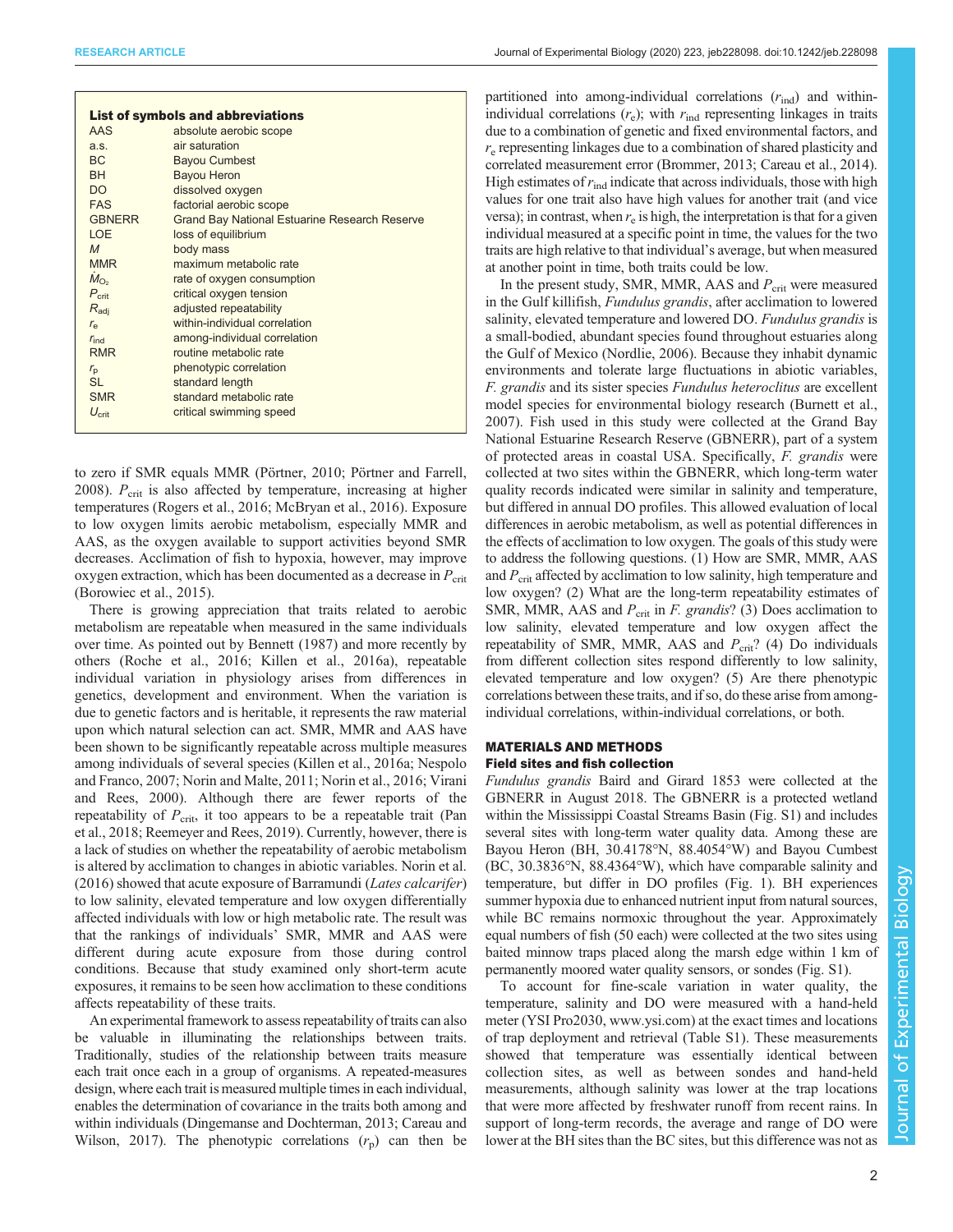<span id="page-2-0"></span>

Fig. 1. Annual variation in water temperature, salinity and dissolved oxygen at the Bayou Cumbest and Bayou Heron monitoring sondes. Temperature (A), salinity (B) and dissolved oxygen (DO; a.s., air saturation; C) data were collected every 15 min and compiled for the period from 1 August 2017 to 31 September 2018. Box and whisker plots show medians (centre line), upper and lower quartiles (box) and total data range (whiskers) after removing outliers (black dots).

pronounced as the difference recorded over the same period by the sondes. This discrepancy was attributed to the fact that sondes were located 1–2 m from the surface, and thus were more influenced by vertical stratification of the water column than the trap sites, which were all in the top 0.5 m of the water column.

## Fish husbandry

Fish were held at the GBNERR for up to 2 days and then transported to the University of New Orleans in aerated field-collected water. All individuals were treated prophylactically for external parasites using API General Cure [\(www.apifishcare.com\)](http://www.apifishcare.com) according to the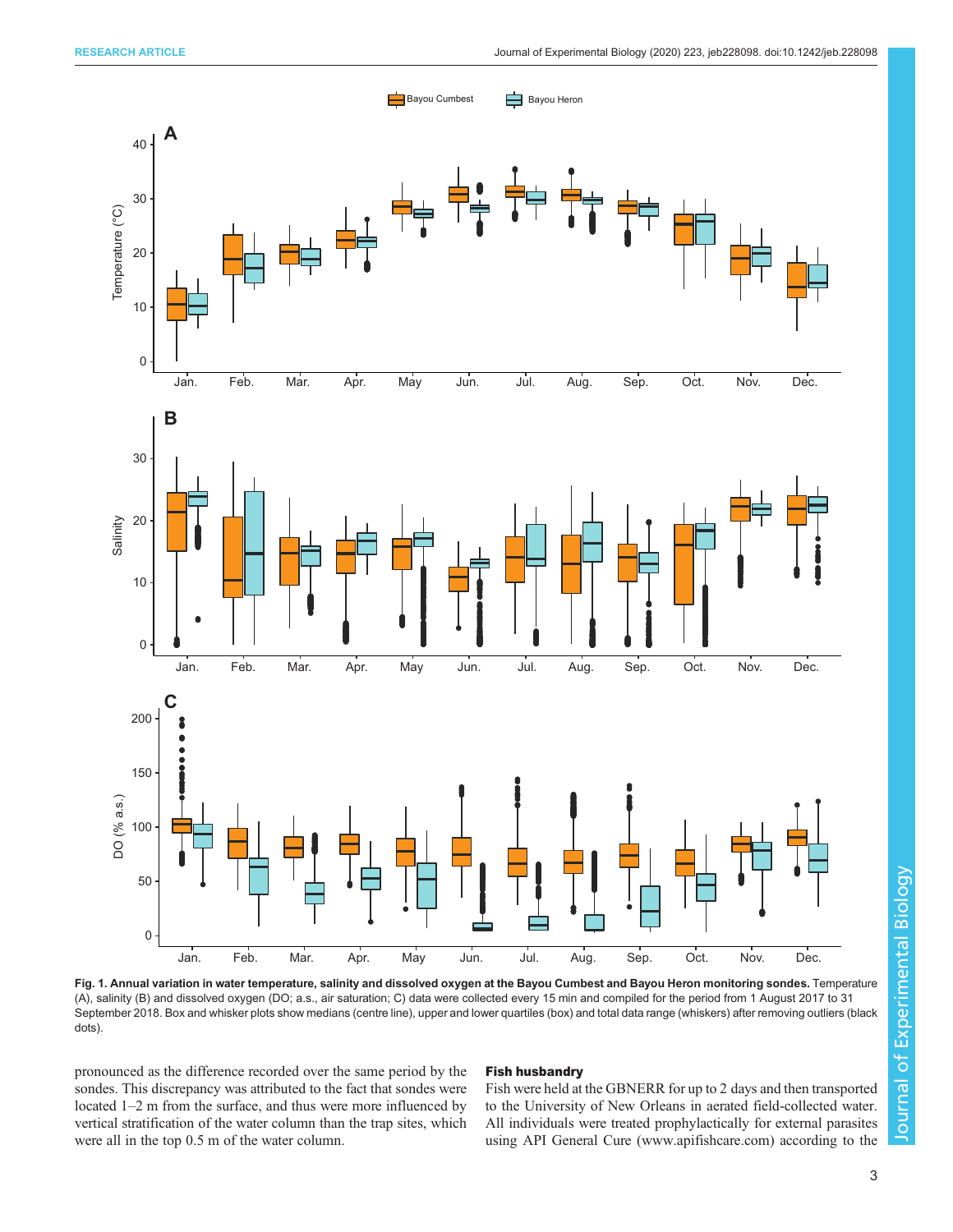manufacturer's instructions within 1 week of collection. Fish were maintained for at least 6 weeks in 38 l aquaria containing aerated, filtered dechlorinated tap water adjusted to salinity ∼10 using Instant Ocean Synthetic Sea Salt ([www.instantocean.com](http://www.instantocean.com)), a salinity isosmotic to F. grandis plasma ([Kolok and Sharkey,](#page-11-0) [1997](#page-11-0)). The photoperiod was 12 h:12 h (light:dark) and temperature was approximately 25°C. During the initial 6 week period, fish were fed twice daily to satiation with Tetramarine Large Saltwater Flakes [\(www.tetra-fish.com](http://www.tetra-fish.com)). Thereafter, fish were fed 1–1.5% of the total fish mass once per day, except for the days prior to and including respirometry (see below). After 6 weeks, fish were tagged with passive integrated transponder (PIT) tags according to [Reemeyer et al.](#page-11-0) [\(2019\).](#page-11-0) Fish were maintained for a minimum of 1 week after tagging before experiments. All fish maintenance and experimental procedures were approved by the University of New Orleans Institutional Animal Care and Use Committee (protocol no. 18-006).

## Acclimation regimes and morphological measurements

One week prior to the experiment, two groups of 30 fish were moved into one of two 100 l tanks and allowed to adjust to the new tanks. Fish were selected to achieve roughly equal numbers of males and females from both BH and BC, and they ranged in size from 2 to 6 g. The experiment consisted of serially acclimating fish over a period of approximately 7 months across a range of salinity, temperature and DO similar to those determined at the time of collection. Each exposure interval lasted 4 weeks and followed the order (1) control conditions [temperature  $T=25^{\circ}$ C, salinity=10, DO>85% air saturation, a.s. (at this temperature and salinity, 100% a.s. equals an oxygen concentration of 7.8 mg O<sub>2</sub> l<sup>-1</sup> and a  $P_{\text{O}_2}$  of 20.6 kPa)], (2) low salinity (salinity=1), (3) control conditions, (4) high temperature  $(T=32^{\circ}\text{C})$ , (5) control conditions, (6) low oxygen (DO=30% a.s.) and (7) control conditions. For each interval, water was adjusted to the desired conditions on day 1 as described below. Fish were then held under these conditions for 14 days, respirometry was conducted over the next 12 days, and fish recovered 1 day prior to the next change in conditions. Over the 12 day respirometry period, batches of 4 fish were randomly selected for measurement (see below). Consequently, the acclimation period prior to respirometry ranged from 15 to 26 days. This duration of exposure is consistent with ecological variation in these variables and is long enough to bring about acclimation responses in estuarine fishes [\(Greaney et al., 1980](#page-11-0); [Kolok and Sharkey, 1997](#page-11-0); [Bennett and](#page-10-0) [Beitinger, 1997](#page-10-0)). Importantly, the results reported below include the effects of acclimation as well as measurement under the same conditions. Water quality in the two acclimation tanks did not differ, and the mean and range of temperature, salinity and DO during each interval are shown in [Table S2](https://jeb.biologists.org/lookup/doi/10.1242/jeb.228098.supplemental).

For the low-salinity acclimation, salinity was lowered from 10 to 1 over the course of 9 h by gradual replacement of tank water with dechlorinated tap water. At the end of the low-salinity treatment, salinity was raised over the course of 9 h by adding artificial sea salt to achieve a final salinity of 10. For the high-temperature acclimation, temperature was increased from 25°C to 32°C over the course of 7 h at a rate of  $1^{\circ}$ C h<sup>-1</sup> using a digital heater controller connected to a titanium aquarium heater [\(www.Finnex.com\)](http://www.Finnex.com). Temperature was maintained using the same controller and heater over the course of the experiment. At the end of the hightemperature exposure, water temperature was lowered by turning down the heater and replacing part of the tank water with water at 25°C. For the low-oxygen acclimation, DO was lowered at approximately 10% a.s.  $h^{-1}$  over 7 h by gassing tank water with nitrogen. DO was continuously monitored by a galvanic oxygen

sensor ([www.atlas-scientific.com](http://www.atlas-scientific.com)) connected to a raspberry pi computer ([www.raspberrypi.org\)](http://www.raspberrypi.org). The computer was programmed to take input from the oxygen sensor once per minute and control the introduction of nitrogen from a gas cylinder via a solenoid valve to achieve the desired DO level. At the end of hypoxic acclimation, nitrogen introduction was halted, and water was aerated with aquarium air pumps to achieve an increase of approximately 10% a.s. h−<sup>1</sup> until DO exceeded 85% a.s.

At the conclusion of each interval, and before beginning the next exposure, all fish were lightly anaesthetized in dechlorinated, salinityadjusted water with 0.1 g l−<sup>1</sup> MS-222, gently blotted, and measured for mass (M) and standard length (SL). Fulton'[s \(1904\)](#page-11-0) condition factor  $(K)$  was calculated as  $M SL^{-3}$ . Daily specific growth rate was calculated as  $100(e^{G}-1)$ , where  $G=[\ln(M_2)-\ln(M_1)](t_2-t_1)^{-1}$ , and  $M_1$ and  $M_2$  are mass determined at two times,  $t_1$  and  $t_2$  [\(Stierhoff et al.,](#page-12-0) [2003\)](#page-12-0). Over the course of the 7 month experiment, fish increased in M and SL [\(Table S3\)](https://jeb.biologists.org/lookup/doi/10.1242/jeb.228098.supplemental). In general, specific growth rate was low (0.03– 0.07% body mass day−<sup>1</sup> ) but increased during acclimation to 32°C (0.47±0.20% day−<sup>1</sup> ) and the subsequent control interval (0.23± 0.18% day−<sup>1</sup> ). Condition factor (K) remained relatively constant, and fish appeared to be in good health throughout the experiment.

## **Respirometry**

Intermittent-flow respirometry was used to measure oxygen consumption rates  $(M<sub>O<sub>2</sub></sub>)$  as described by [Svendsen et al. \(2016\)](#page-12-0) and [Reemeyer et al. \(2019\)](#page-11-0). The respirometry system consisted of four respirometers, each having a cylindrical glass chamber of either 118 ml or 245 ml, chosen to maintain a ratio of chamber volume to fish mass between 20 and 50 [\(Svendsen et al., 2016](#page-12-0)). Each chamber was fitted with two sets of tubing. One set of tubing formed a loop with a water pump that continuously circulated water from the chamber past an optical oxygen sensor and back to the chamber. The oxygen sensor was connected to a Witrox-4 oxygen meter and the oxygen saturation was measured once per second using AutoResp software (Loligo Systems; [www.loligosystems.com\)](http://www.loligosystems.com). The second set of tubing was connected to a second pump that intermittently flushed the chamber with water from a surrounding reservoir (ca. 10 l). Water was shared among the four reservoirs (one for each respirometer) and was the same salinity, temperature and oxygen level as the acclimation condition. This water was continuously circulated through a UV-sterilizer and heat exchanger, which, along with small aquarium heaters in each reservoir, maintained water temperature within 0.1°C of the target temperature (either 25 or 32°C). The flushing water pumps and heaters were connected to a DAQ-M relay system (Loligo Systems; [www.loligosystems.com\)](http://www.loligosystems.com) and controlled by AutoResp software. During measurements at low oxygen, the DO in reservoir water was controlled with an apparatus identical to the one controlling DO during low-oxygen acclimation.

Fish were fasted 24 h prior to respirometry. For each trial, MMR, SMR and  $P_{\rm crit}$  were determined sequentially over approximately 20 h. Between 15:00 h and 16:00 h, fish were weighed (to the nearest 0.01 g) and placed into a circular arena (diameter 55 cm) filled with approximately 8 l of water and chased by hand for 3 min to induce exhaustion (see pilot studies below). Immediately following the chase protocol, fish were placed into the respirometer, and a cycle of 60 s flush, 30 s wait and 120 s  $\dot{M}_{\text{O}_2}$  measurement was started. After 1 h, the cycle was adjusted to 300 s flush, 60 s wait and 240 s  $\dot{M}_{\text{O}_2}$  measurement, which was continued for approximately 17 h. Throughout the combined ∼18 h period,  $P_{\text{O}_2}$  was maintained at  $>80\%$  a.s., except for measurements during acclimation to low oxygen, when it was ∼30% a.s. At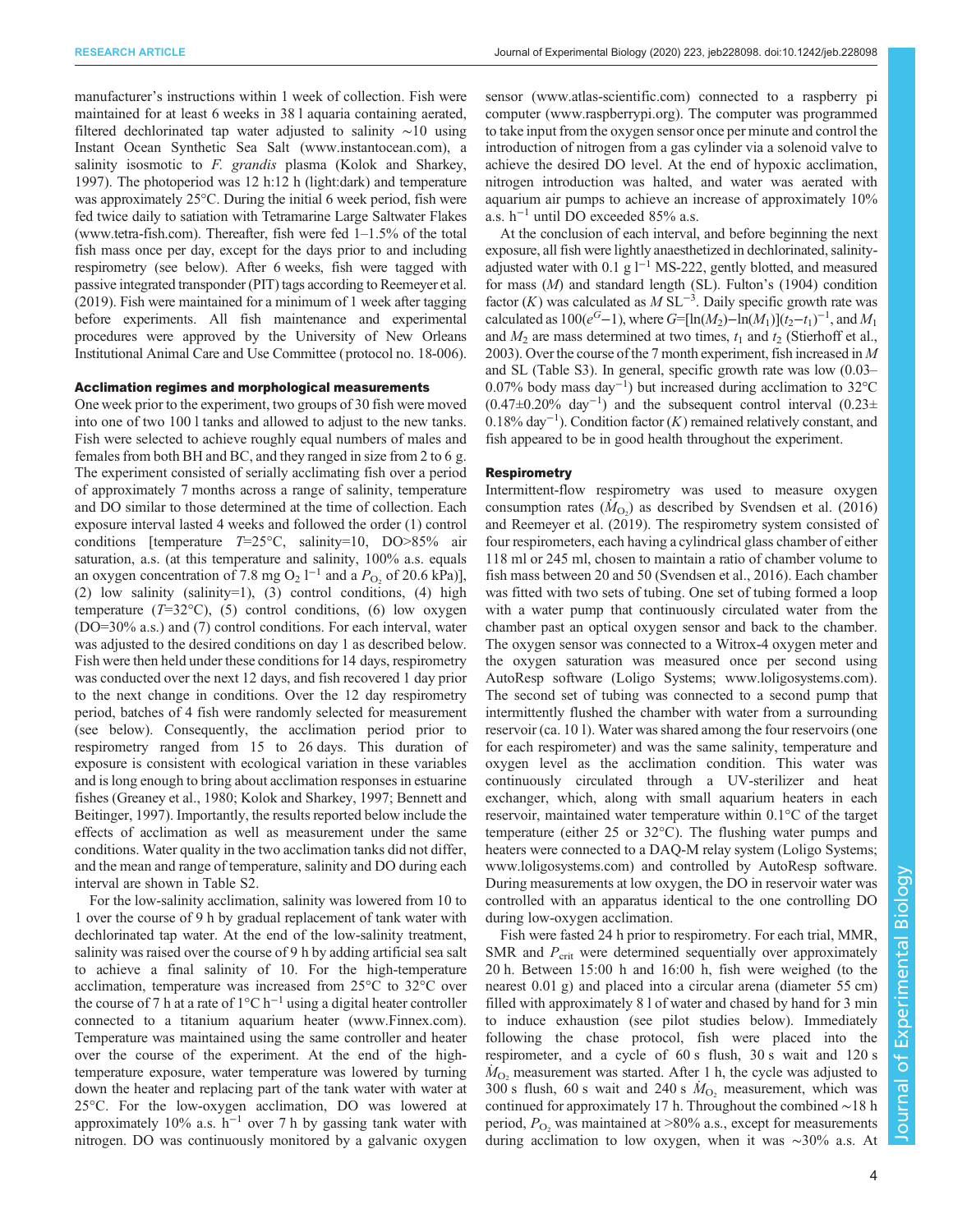10:00 h the following morning, the flush pumps were turned off, thereby creating a closed system (respirometry chamber, tubing, recirculating pump and oxygen sensor), after which the  $P_{\text{O}_2}$  declined due to  $\dot{M}_{\text{O}_2}$  by the fish. During this closed period,  $\dot{M}_{\text{O}_2}$  was measured over consecutive 60 s intervals until there were at least five  $\dot{M}_{\text{O}_2}$  measurements below that individual's SMR. The closed period generally lasted about 60 min, after which the flush pumps were turned on to reoxygenate the chambers. All fish were given at least 10 min to recover, after which they were returned to their holding tank.

Background microbial respiration in each chamber of the respirometry system was measured before and after each trial using the following settings: 300 s flush, 60 s wait and 1200 s  $\dot{M}_{\text{O}_2}$  measurement. Two  $\dot{M}_{\text{O}_2}$  measurements immediately before each trial were averaged, and two  $\dot{M}_{\text{O}_2}$  measurements immediately after each trial were averaged. Then, a time-corrected value for background respiration was subtracted from fish  $\dot{M}_{\text{O}_2}$ , assuming a linear increase in microbial respiration over the duration of the measurement period ([Reemeyer et al., 2019; Rosewarne et al.,](#page-11-0) [2016](#page-11-0)). When microbial respiration exceeded 0.1 μmol min−<sup>1</sup> , or about 25% of the mean SMR value, the entire respirometry system was drained and sanitized with dilute bleach. This corresponded to two trials under all acclimation conditions except for high temperature, where microbial respiration increased more quickly and the respirometry system was sanitized after every trial. The oxygen sensors were calibrated every 2 weeks using vigorously aerated water (100% a.s.) and water deoxygenated by the addition of sodium sulfite (0% a.s.) at the salinity and temperature of the given experimental interval.

Pilot studies validated the method to determine MMR. No significant difference in MMR was found between chasing fish for a 3 min period (above) and chasing them for 5 min or until the fish stopped responding to a tail pinch ([Brennan et al., 2016;](#page-10-0) [Healy and](#page-11-0) [Schulte, 2012](#page-11-0)). In addition, MMR was not higher if fish were held in air for 60 s after the chase protocol, a treatment shown to yield higher MMR in other species ([Norin and Clark, 2016](#page-11-0); [Roche et al.,](#page-11-0) [2013](#page-11-0)). Furthermore, MMR was taken as the single highest  $\dot{M}_{\text{O}_2}$  estimate during the entire respirometry trial. Typically, this is assumed to occur within the first few minutes of the chase protocol [\(Clark et al., 2013\)](#page-11-0). This was true for many trials in the present study; however, in numerous trials, the highest  $\dot{M}_{\text{O}_2}$  occurred several hours after the chase protocol, frequently coinciding with the room lights turning off (20:00 h) or on (08:00 h). In the present study (including over 300 respirometry trials), the median time to MMR was 4 h after chasing, and the  $\dot{M}_{O_2}$  measured immediately after chasing would have seriously underestimated MMR.

SMR was calculated as the 20% quantile of 60  $\dot{M}_{\text{O}_2}$  measurements made during the dark phase of the photoperiod (between 20:00 h and 06:00 h). This method has been advocated by others ([Chabot et al.,](#page-10-0) [2016\)](#page-10-0) and produces reliable estimates of SMR for F. grandis [\(Reemeyer and Rees, 2019\)](#page-11-0). AAS was calculated as the difference between MMR and SMR.  $P_{\text{crit}}$  was determined during the period of closed respirometry (10:00 h–11:00 h). Linear regression was fitted to values of  $\dot{M}_{\text{O}_2}$  after it dropped below and remained below SMR. Based upon this relationship,  $P_{\rm crit}$  was determined as the oxygen level at which  $\dot{M}_{\text{O}_2}$  equalled that fish's SMR, determined in the immediately preceding overnight intermittent-flow respirometry trial [\(Claireaux and Chabot, 2016;](#page-10-0) [Reemeyer and Rees, 2019\)](#page-11-0).

## Statistical analyses

To address the goals of this study, it was important to measure aerobic metabolism during the maximum number of experimental intervals. Out of a total of 60 fish used here, 36 were measured at all experimental intervals and an additional 7 fish were measured in 6 of the 7 intervals. Hence, data from these 43 fish were included in these analyses. All statistical calculations were performed in R v3.3.3 ([http://www.R-project.org/\)](http://www.R-project.org/).

Univariate linear mixed models (LMMs) were fitted using the lme4 package in R [\(Bates et al., 2015](#page-10-0)). Response variables (SMR, MMR, AAS and  $P_{\text{crit}}$ ) were  $\log_{10}$ -transformed and then ztransformed to a mean of 0 and standard deviation of 1. Models included salinity, temperature, DO, interval number, sex, collection site and  $log_{10}$  mass as fixed factors, and individual ID as a random (intercept) factor. Acclimation treatments (salinity, temperature and DO) were included as categorical variables, whereas interval number was included as a continuous variable to account for any time-dependent change in response variables over the duration of the experiment ([Biro and Stamps, 2015](#page-10-0)). Initially, all factors and two-way interactions were included in the models and then removed in a stepwise fashion when doing so improved model fit [ judged by a decrease in the Akaike information criterion (AIC) greater than 2]. Based on this criterion, all interaction terms were removed, and the minimum adequate model and AIC are presented for each response variable.

Pearson's correlation coefficient,  $r$ , was used to compare masscorrected residuals of SMR, MMR, AAS and  $P_{\text{crit}}$  between all possible pairs of intervals. Adjusted repeatabilty  $(R_{\text{adi}})$  was determined to estimate the repeatability of metabolic traits over the entire experiment [\(Stoffel et al., 2017\)](#page-12-0). This approach uses an LMM framework that includes the effects of fixed factors, uses parametric bootstrapping to determine confidence intervals, and calculates statistical significance by likelihood ratio tests. Bootstrapping of 10,000 simulations was used in this study.

Phenotypic correlations  $(r_p)$  were calculated and partitioned into among-individual  $(r_{\text{ind}})$  and within-individual  $(r_{\text{e}})$  correlations as outlined in [Roche et al. \(2016\)](#page-11-0) and [Houslay and Wilson \(2017\).](#page-11-0) Briefly,  $log_{10}$ , z-transformed response variables were fitted with bivariate mixed models using the MCMCglmm package in R [\(Hadfield, 2010](#page-11-0)) with mass, salinity, temperature, DO and interval as fixed factors, and individual as a random factor. Weakly informative inverse Wishart priors were used  $(V=1, v=1.002)$  and the settings for the model fitting were: nitt=390,000, burnin=9000 and thin=100. The covariance coefficients were then extracted from the models and used to calculate  $r_p$ ,  $r_{\text{ind}}$  and  $r_e$  using equations adapted from [Dingemanse et al. \(2012\)](#page-11-0) as outlined in [Careau and](#page-10-0) [Wilson \(2017\).](#page-10-0) The highest posterior distribution (HPD) interval was calculated for each estimate as a measure of credibility, analogous to the 95% confidence interval used in frequentist statistics.

## RESULTS

#### Mass effects on aerobic metabolism

SMR, MMR and AAS were positively related to body mass at all control and acclimation intervals ([Table 1](#page-5-0); [Fig. S2\)](https://jeb.biologists.org/lookup/doi/10.1242/jeb.228098.supplemental). When expressed as the relationship  $\dot{M}_{\text{O}_2} = aM^b$ , values for the scaling coefficient, b, ranged from 0.73 to 1.03 for SMR, from 0.98 to 1.34 for MMR, and from 0.98 to 1.49 for AAS. In contrast,  $P_{\text{crit}}$  was negatively related to mass [\(Table 1\)](#page-5-0), with scaling coefficients from −0.18 to −0.41.

## Acclimation effects on aerobic metabolism

SMR, MMR, AAS and  $P_{\text{crit}}$  were determined for *F. grandis* after acclimation to low salinity, high temperature or low oxygen. Because these metabolic traits are affected by body mass, and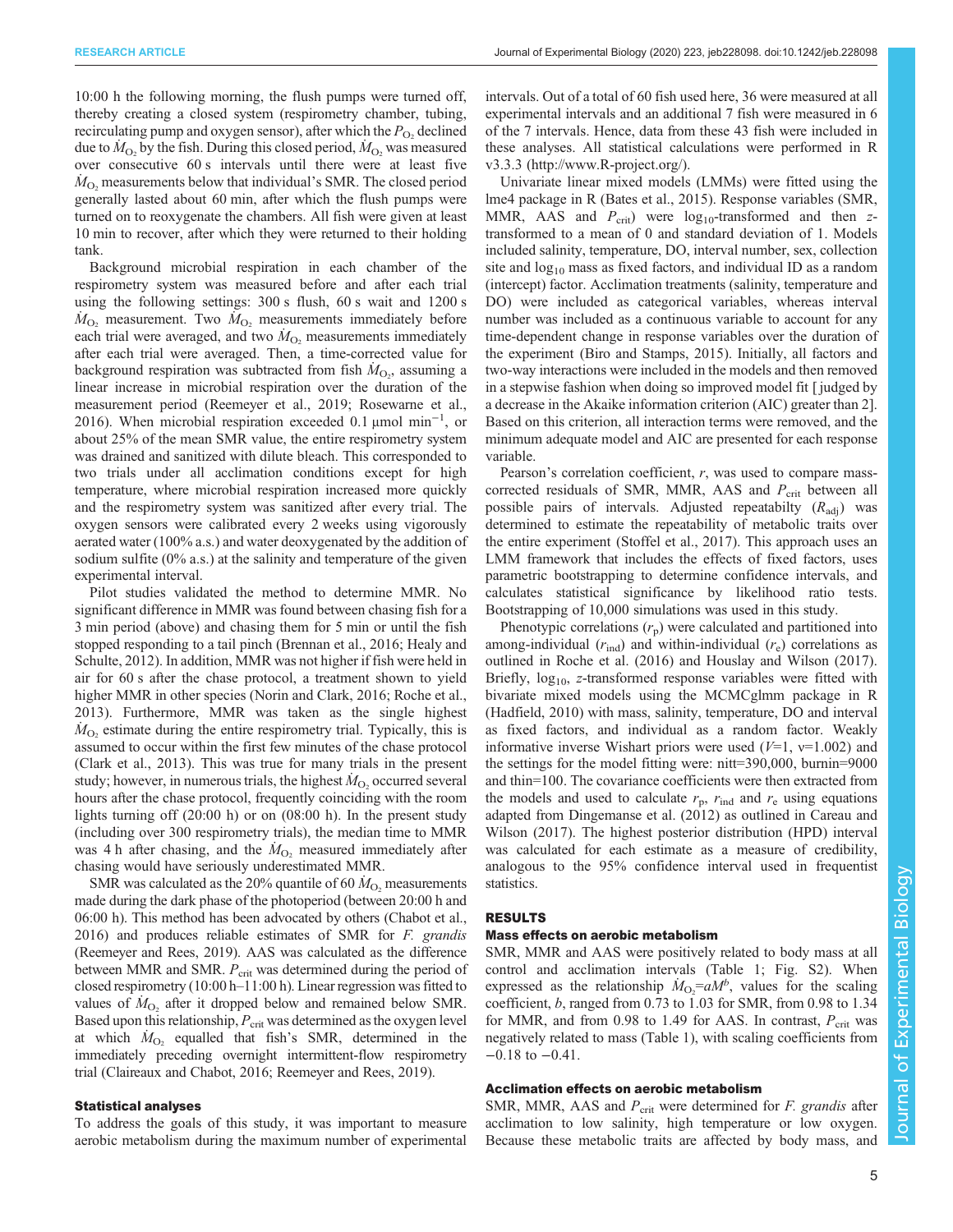|              | Table 1. Scaling relationships for aerobic metabolic traits of Fundulus grandis during laboratory acclimation to changes in salinity, temperature and dissolved oxygen            |                               |  |                                     |  |                               |  |                                                                                                                                                                                                                                           |        |
|--------------|-----------------------------------------------------------------------------------------------------------------------------------------------------------------------------------|-------------------------------|--|-------------------------------------|--|-------------------------------|--|-------------------------------------------------------------------------------------------------------------------------------------------------------------------------------------------------------------------------------------------|--------|
|              |                                                                                                                                                                                   | SMR (umol min <sup>-1</sup> ) |  | MMR ( $\mu$ mol min <sup>-1</sup> ) |  | AAS (µmol min <sup>-1</sup> ) |  | $P_{\text{crit}}$ (% a.s.)                                                                                                                                                                                                                |        |
| nterval      |                                                                                                                                                                                   |                               |  |                                     |  |                               |  |                                                                                                                                                                                                                                           |        |
| Control 1    | 41 0.07 0.09 1.03 [0.80-1.25] 0.88** 0.29 [0.24-0.36] 0.99 [0.81** 0.22 [0.17-0.28] 0.98 [0.80-1.16] 0.75** n.d.+                                                                 |                               |  |                                     |  |                               |  | ∺<br>∩                                                                                                                                                                                                                                    | ਰ<br>ਵ |
| Low salinity |                                                                                                                                                                                   |                               |  |                                     |  |                               |  | 40 0.10 0.40 0.14] 0.43 [0.49-0.37] 0.43** 0.29 [0.121] 0.65** 0.19 [0.13-0.28] 1.05 [0.17-1.21] 0.60* 29.25 [16.57-51.67] -0.79-0.79-0.79-0.79-0.79 [16.40 0.40 0.40 0.40 0.40 0.40 0.40 0.7 0.79 0.25 [16.57-51.840 0.40 0.4            |        |
| Control 2    |                                                                                                                                                                                   |                               |  |                                     |  |                               |  | 43 0.08 0.06-0.11 0.82 0.68** 0.88** 0.26 [0.19-0.34] 1.05 [0.137] 0.71** 0.18 [0.13-0.25] 1.11 [0.85-1.37] 0.541 25.064** 25.0616.48-38.12] -0.38 [10.648-38.12] 0.137] 0.137] 0.137                                                     |        |
|              |                                                                                                                                                                                   |                               |  |                                     |  |                               |  | -ligh temperature 42 0.12 [0.0401.17] 0.89 [0.041.17] 0.12 [0.1-0.39] 0.12 [0.17 [0.31-0.38] 1.12 [0.39] 0.57** 0.12 [0.07-0.38] 0.87** 0.28 [1.13] 0.57** 24.6417.91-0.19 [0.1-0.47] 0.89 [0.03]                                         |        |
| Control 3    |                                                                                                                                                                                   |                               |  |                                     |  |                               |  |                                                                                                                                                                                                                                           |        |
| Low oxygen   |                                                                                                                                                                                   |                               |  |                                     |  |                               |  | 42 0.08 0.042 0.02-0.121 0.63** 0.15 [0.12-0.12] 0.86** 0.07 [0.04-0.11] 1.23] 0.86** 0.760 [0.92-1.48] 0.65** 17.68 [10.66-29.33] -0.18 [-0.50-0.14] 0.03                                                                                |        |
| Control 4    |                                                                                                                                                                                   |                               |  |                                     |  |                               |  |                                                                                                                                                                                                                                           |        |
|              |                                                                                                                                                                                   |                               |  |                                     |  |                               |  | SMR, standard metabolic rate; MMR, maximum metabolic rate; AAS, absolute aerobic scope; P <sub>ort</sub> , critical oxygen tension. Coefficients were calculated for y=aM <sup>e</sup> , where y is the response variable, Mis mass in g, |        |
|              | and a and b are constants; 95% confidence intervals (CI) are shown in brackets. r <sup>2</sup> values are for log-log regressions of mass versus the respective response variable |                               |  |                                     |  |                               |  |                                                                                                                                                                                                                                           |        |

‡Pcrit was not determined (n.d.) during Control 1.

#P<sub>crit</sub> was not determined (n.d.) during Control 1.

\*P≤0.05. \*\*P≤0.001.

P<0.05. \*\*P<0.001

<span id="page-5-0"></span>

because body mass increased over the course of the experiment [\(Table S3](https://jeb.biologists.org/lookup/doi/10.1242/jeb.228098.supplemental)), mass-adjusted values for each variable were determined from log-log relationships with body mass and are presented for a fish of average mass (4.39 g) for visualization purposes [\(Table 2,](#page-6-0) [Fig. 2\)](#page-6-0). Linear mixed models assessed the effects of fixed factors (sex, collection site, acclimation condition and experimental interval), while accounting for body mass  $(log_{10}$ -transformed) and individual (as a random factor) [\(Table 3\)](#page-7-0).

SMR of *F. grandis* was not affected by acclimation to low salinity, but it was significantly elevated after acclimation to high temperature or low oxygen [\(Fig. 2A](#page-6-0), [Tables 2](#page-6-0) and [3\)](#page-7-0). At 32°C, SMR was 33% higher than the average value recorded under control conditions (25°C), while at 30% a.s., SMR was about 14% higher than normoxic controls ([Table 2\)](#page-6-0). MMR was similarly unaffected by acclimation to low salinity and increased significantly after acclimation to high temperature (by 15% over control conditions); however, unlike SMR, MMR was dramatically suppressed (by 37%) at low oxygen [\(Fig. 2](#page-6-0)B, [Tables 2](#page-6-0) and [3](#page-7-0)). Changes in AAS mirrored those in MMR, being unaffected by acclimation to low salinity, increasing after acclimation to high temperature (but only by  $8\%$ ), and decreasing after acclimation to low oxygen (by 55%) [\(Fig. 2](#page-6-0)C, [Tables 2](#page-6-0) and [3\)](#page-7-0). Changes in  $P_{\text{crit}}$  were generally small ([Fig. 2D](#page-6-0), [Table 2](#page-6-0)) but significant [\(Table 3\)](#page-7-0).  $P_{\text{crit}}$  was modestly elevated after acclimation to low salinity or high temperature, while it decreased after acclimation to low oxygen. The effects of high temperature and low oxygen on  $P_{\text{crit}}$  appeared to persist through the control interval that followed the respective acclimation period ([Fig. 2](#page-6-0)D).

## Lack of collection site, sex and interval effects

Although the two collection sites differed in DO profiles, both annually ([Fig. 1\)](#page-2-0) and at the time of fish collection [\(Table S1\)](https://jeb.biologists.org/lookup/doi/10.1242/jeb.228098.supplemental), collection site failed to explain significant variation in any of the measured traits related to aerobic metabolism. Moreover, the interaction between collection site and low-oxygen treatment did not explain significant variation in any variable, indicating that fish from these two sites responded similarly to low-oxygen acclimation. Additionally, there was no difference between sexes for any trait related to aerobic metabolism measured here. Finally, experimental interval did not explain significant variation in any variable, demonstrating that there was no temporal effect on traits related to aerobic metabolism over the 7 month laboratory experiment.

## Repeatability of aerobic metabolism

Pearson's product moment correlation coefficients (r) were calculated to compare each response variable measured among all individuals between all possible pairs of intervals. In general, values of r were positive, but varied in magnitude and statistical significance among metabolic traits ([Table S4\)](https://jeb.biologists.org/lookup/doi/10.1242/jeb.228098.supplemental). Thirteen of 21 pairwise comparisons between trials of SMR were significant; 16 were significant for MMR; and 11 were significant for AAS. Only three out of 15 comparisons were significant for  $P_{\text{crit}}$ . There were no obvious patterns indicating that certain acclimation conditions were more or less likely to be correlated with each other or with control intervals.

 $R_{\text{adi}}$  evaluates trait consistency across the entire experiment, rather than between pairs of intervals, and accounts for main effects on trait values. To determine whether acclimation influenced the repeatability of the metabolic traits in question,  $R_{\text{adj}}$  was calculated in two ways: first,  $R_{\text{adj}}$  was determined using data collected only during the control intervals, and second,  $R_{\text{adj}}$  was calculated over all intervals including acclimation treatments [\(Table 4](#page-7-0)). For control conditions,  $R_{\text{adj}}$  varied from 0.11 for  $P_{\text{crit}}$  to 0.36 for MMR. When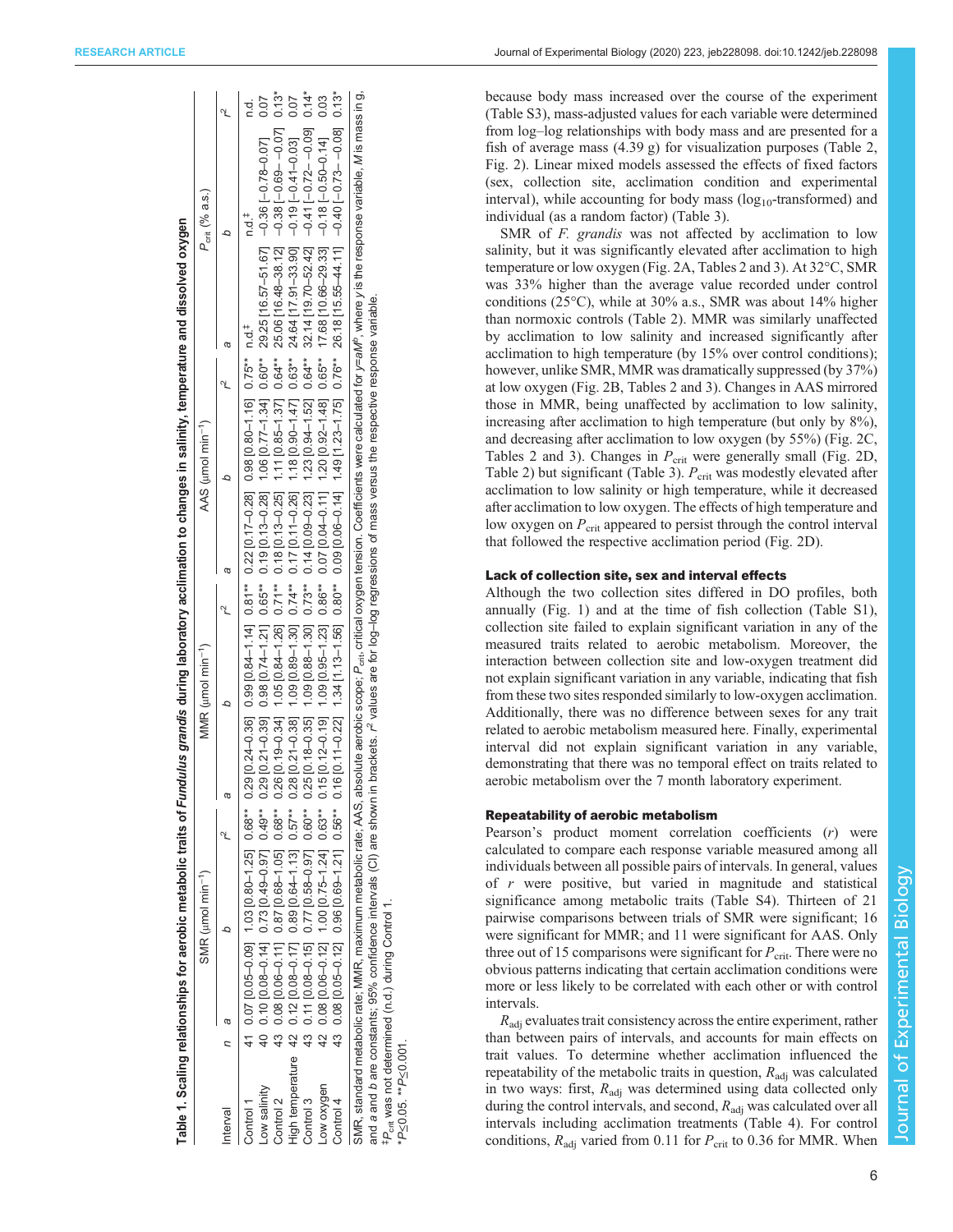|    | SMR ( $\mu$ mol min <sup>-1</sup> ) | MMR (umol min <sup>-1</sup> ) | AAS ( $\mu$ mol min <sup>-1</sup> ) | $P_{\text{crit}}$ (% a.s.) |
|----|-------------------------------------|-------------------------------|-------------------------------------|----------------------------|
| 41 | $0.30\pm0.05(0.22-0.40)$            | $1.21 \pm 0.13$ (0.92-1.47)   | $0.91\pm0.11(0.62-1.12)$            | $n.d.$ <sup>#</sup>        |
| 40 | $0.31\pm0.06$ (0.21-0.43)           | $1.19\pm0.20$ (0.73-1.75)     | $0.88\pm0.19(0.50-1.41)$            | $18.2\pm6.0$ (10.8-32.3)   |
| 43 | $0.30\pm0.04$ (0.23-0.40)           | $1.19\pm0.20$ (0.88-1.60)     | $0.89\pm0.18$ (0.61-1.35)           | 15.0±4.6 (11.1-33.3)       |
| 42 | $0.42\pm0.07$ * (0.30-0.60)         | $1.40\pm0.21$ (1.03-1.89)     | $0.97\pm0.21$ * (0.65-1.38)         | $19.0\pm3.0$ * (13.4-26.3) |
| 43 | $0.35\pm0.05$ (0.26-0.48)           | $1.25 \pm 0.18$ (0.84-1.53)   | $0.90\pm0.18$ (0.50-1.18)           | 18.3±4.4 (12.4–32.3)       |
| 42 | $0.36\pm0.06$ * (0.23-0.56)         | $0.76 \pm 0.08$ * (0.56-0.92) | $0.40\pm0.08$ $(0.20-0.56)$         | $14.4\pm4.7$ (9.5-36.9)    |
| 43 | $0.31\pm0.06$ (0.20-0.47)           | $1.19\pm0.20$ (0.75-1.84)     | $0.89\pm0.19(0.45-1.54)$            | $15.0\pm4.2$ (10.6-31.0)   |
|    |                                     |                               |                                     |                            |

<span id="page-6-0"></span>

| Table 2. Mass-corrected aerobic metabolic traits of F. grandis during laboratory acclimation to changes in salinity, temperature and dissolved |  |  |
|------------------------------------------------------------------------------------------------------------------------------------------------|--|--|
| oxygen                                                                                                                                         |  |  |

Values of SMR, MMR, AAS and  $P_{\rm crit}$  (means±s.d.) were determined for a fish of 4.39 g (average mass) based upon the log-log relationship of each variable and body mass. The range is shown in parentheses.

‡ Pcrit was not determined (n.d.) during Control 1.

\*Variable was significantly affected by acclimation condition (linear mixed models, LMMs; [Table 3\)](#page-7-0).

including acclimation intervals,  $R_{\text{adj}}$  varied from 0.16 for  $P_{\text{crit}}$  to 0.37 for SMR. All values of  $R_{\text{adj}}$  were significantly different from zero, indicating that all traits were repeatable over the 7 month experiment, although there was a trend of lower  $R_{\text{adj}}$  for  $P_{\text{crit}}$  compared with the other variables. This result is consistent with the lower number of significant pairwise correlations for  $P_{\text{crit}}$  than for SMR, MMR and AAS [\(Table S4](https://jeb.biologists.org/lookup/doi/10.1242/jeb.228098.supplemental)). Moreover, values of  $R_{\text{adj}}$  were not materially affected when acclimation intervals were included in its



Fig. 2. Aerobic metabolic traits of Fundulus grandis during laboratory acclimation to low salinity, high temperature and low oxygen. Measurements were made under control conditions before and after every acclimation interval. (A) Standard metabolic rate (SMR). (B) Maximum metabolic rate (MMR). (C) Absolute aerobic scope (AAS). (D) Critical oxygen tension (P<sub>crit</sub>). All variables have been standardized for a fish of 4.39 g (the overall average mass). Box and whisker plots show medians (centre line), upper and lower quartiles (box) and total data range (whiskers) after removing outliers (black dots).  $P_{\text{crit}}$  was not determined during acclimation interval 1.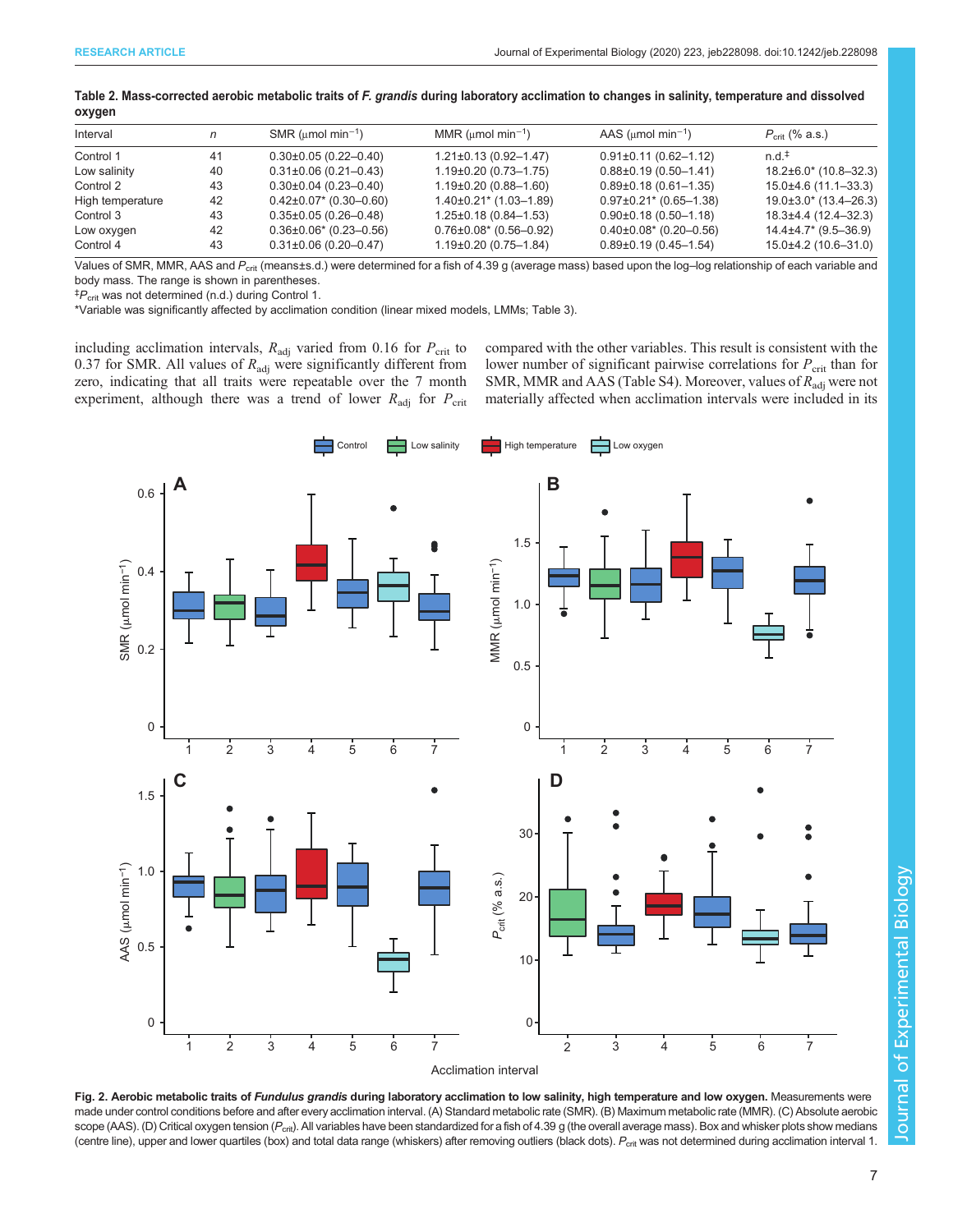<span id="page-7-0"></span>Table 3. Factors influencing aerobic metabolic variables of F. grandis during laboratory acclimation to changes in salinity, temperature and dissolved oxygen

| Variable       | Factor      | Estimate | s.e.  | <b>AIC</b> |
|----------------|-------------|----------|-------|------------|
| <b>SMR</b>     | Mass        | 0.830    | 0.045 | 443.3      |
|                | Temperature | 0.937    | 0.074 |            |
|                | DO          | $-0.374$ | 0.079 |            |
| <b>MMR</b>     | Mass        | 0.780    | 0.036 | 320.5      |
|                | Temperature | 0.446    | 0.061 |            |
|                | DO          | 1.414    | 0.064 |            |
| AAS            | Mass        | 0.623    | 0.037 | 381.2      |
|                | Temperature | 0.200    | 0.007 |            |
|                | DO          | 1.950    | 0.072 |            |
| $P_{\rm crit}$ | Mass        | $-0.217$ | 0.072 | 664.8      |
|                | Salinity    | $-0.467$ | 0.153 |            |
|                | Temperature | 0.687    | 0.144 |            |
|                | DO          | 0.436    | 0.146 |            |

Univariate LMMs were fitted for SMR, MMR, AAS and  $P_{\text{crit}}$  with collection site, sex, mass, salinity, temperature, dissolved oxygen (DO) and experimental interval as fixed factors and individual ID as a random (intercept) factor. Response variables and body mass were  $log_{10}$ -transformed and z-transformed. The minimum adequate model for each response variable is presented with corresponding Akaike information criterion (AIC).

calculation, suggesting that the repeatability of these traits is not influenced by acclimation to different conditions.

### Phenotypic correlations between aerobic metabolic traits

Phenotypic correlations between pairs of metabolic variables were determined and partitioned into among-individual and withinindividual correlations ([Table 5, Fig. 3](#page-8-0)). There was a positive phenotypic correlation between SMR and MMR. This correlation arose from significant among-individual and within-individual correlations. Likewise, there was a positive phenotypic correlation between MMR and AAS that was attributed to significant amongindividual and within-individual correlations. In contrast, the correlations between SMR and AAS were not statistically significant. The relationship of AAS with MMR, but not SMR, shows that the major factor determining AAS is MMR. There was a positive phenotypic correlation between SMR and  $P_{\text{crit}}$ . While the magnitudes of the among-individual and within-individual correlations were similar, only the within-individual correlation was significant. Thus, for a given individual at a given time point, when SMR was high, so was  $P_{\text{crit}}$ , and vice versa. This stands to reason because the determination of  $P_{\text{crit}}$  depends upon SMR (see Materials and Methods). Finally, there was a negative phenotypic correlation between AAS and  $P_{\text{crit}}$ , which was attributed to a significant, negative within-individual correlation. Thus, in a trial when a given individual had a high  $P_{\text{crit}}$ , it had a relatively low AAS.

#### **DISCUSSION**

#### Mass effects on aerobic metabolism

In this study, all metabolic variables were significantly influenced by body mass. For SMR, the scaling coefficients were similar to those found previously in this species  $(b=0.79)$ ; [Reemeyer et al.,](#page-11-0) [2019\)](#page-11-0) and other teleosts (reviewed in [Jerde et al., 2019\)](#page-11-0). In a recent meta-analysis of the relationship between SMR and body mass in fish, [Jerde et al. \(2019\)](#page-11-0) provided strong evidence of an intra-specific mass scaling exponent near 0.89, aligning closely with the values reported here [\(Table 1](#page-5-0)). In the present study, the scaling coefficients for MMR and AAS were slightly higher than those calculated for SMR [\(Table 1](#page-5-0)), supporting the suggestion that MMR often scales isometrically with mass (reviewed in [Glazier, 2009\)](#page-11-0). Partitioning the allometric slopes into among- and within-individual components ([Hagmayer et al., 2020\)](#page-11-0) shows that both sources of variation contribute to the overall relationships in F. grandis (J.E.R., personal observations).

The relationship between body mass and  $P_{\text{crit}}$  was negative. If  $P_{\text{crit}}$  is an index of hypoxia tolerance (Speers-Roesch et al., 2013; [Rogers et al., 2016](#page-11-0); [Regan et al., 2019;](#page-11-0) [Wood, 2018](#page-12-0)), this result suggests that larger individuals are more tolerant of hypoxia than smaller individuals. Over a 3-fold range of body mass, and using an average value of  $b=-0.32$ , the largest individual would have a  $P_{\rm crit}$ 30% lower than that of the smallest fish. In other words, the SMR of the larger fish would not be limited until oxygen dropped to values considerably lower than those that limit SMR of the smaller fish. A previous study in F. grandis found a similar result ([Everett and](#page-11-0) [Crawford, 2010\)](#page-11-0); however, other studies have found no effect of body mass on  $P_{\text{crit}}$  in *F. grandis* ([Virani and Rees, 2000\)](#page-12-0) or in F. heteroclitus [\(Borowiec et al., 2015](#page-10-0); [McBryan et al., 2016\)](#page-11-0). Among other fishes, the relationship between  $P_{\text{crit}}$  and body mass is extremely variable, ranging from being positively related ([Pan et al.,](#page-11-0) [2016\)](#page-11-0), to unrelated ([Nilsson and Östlund-Nilsson, 2008](#page-11-0); [Timmerman and Chapman, 2004; Verheyen et al., 1994](#page-12-0)) or negatively related [\(Sloman et al., 2006](#page-12-0); [Perna and Fernandes,](#page-11-0) [1996;](#page-11-0) current study). While this diversity in scaling of  $P_{\rm crit}$  may reflect real differences among species, it might also arise from different experimental and analytical methods used to determine  $P_{\text{crit}}$ , highlighting the need for standardization in this area [\(Reemeyer and Rees, 2019; Regan et al., 2019](#page-11-0); [Wood, 2018](#page-12-0)).

### Acclimation effects on aerobic metabolism

Acclimation of *F. grandis* to low salinity brought about a small, but significant, increase in  $P_{\text{crit}}$ , but did not alter SMR, MMR or AAS. These results suggest that acclimation to low salinity hinders the ability to extract oxygen at low oxygen, consistent with predictions based upon the osmorespiratory compromise [\(Sardella and Brauner,](#page-12-0) [2007\)](#page-12-0). In support of this, [Giacomin et al. \(2019\)](#page-11-0) recently found higher  $P_{\rm crit}$ , lower gill surface area and larger interlamellar cell mass in F. heteroclitus acclimated to freshwater (0 salinity) versus 11 and 35 salinity. Previously, [Kolok and Sharkey \(1997\)](#page-11-0) showed that acclimation of F. grandis to freshwater (salinity  $\leq$ 1) resulted in a 10% decrease in critical swimming speed  $(U_{\rm crit})$ , suggesting a decrease in aerobic scope for activity. In addition, acclimation of F. heteroclitus to freshwater (0.3 salinity) significantly decreased factorial aerobic scope (FAS), calculated as MMR divided by

Table 4. Adjusted repeatability ( $R_{\text{adj}}$ ) of SMR, MMR, AAS and  $P_{\text{crit}}$  of F. grandis measured during long-term laboratory maintenance

|                |               |      | Control intervals |         |                  |      | All intervals |         |
|----------------|---------------|------|-------------------|---------|------------------|------|---------------|---------|
| Variable       | $R_{\rm adi}$ | s.e. | 95% CI            | D       | $R_{\text{adi}}$ | s.e. | 95% CI        |         |
| <b>SMR</b>     | 0.35          | 0.09 | $0.18 - 0.51$     | < 0.001 | 0.37             | 0.07 | $0.23 - 0.51$ | < 0.001 |
| <b>MMR</b>     | 0.36          | 0.08 | $0.18 - 0.51$     | < 0.001 | 0.35             | 0.07 | $0.21 - 0.48$ | < 0.001 |
| AAS            | 0.32          | 0.09 | $0.14 - 0.47$     | < 0.001 | 0.27             | 0.07 | $0.14 - 0.40$ | < 0.001 |
| $P_{\rm crit}$ | 0.11          | 0.06 | $0.01 - 0.23$     | 0.007   | 0.16             | 0.07 | $0.05 - 0.30$ | < 0.001 |

Values were determined for control intervals only, as well as across all intervals including acclimation to changes in salinity, temperature and dissolved oxygen.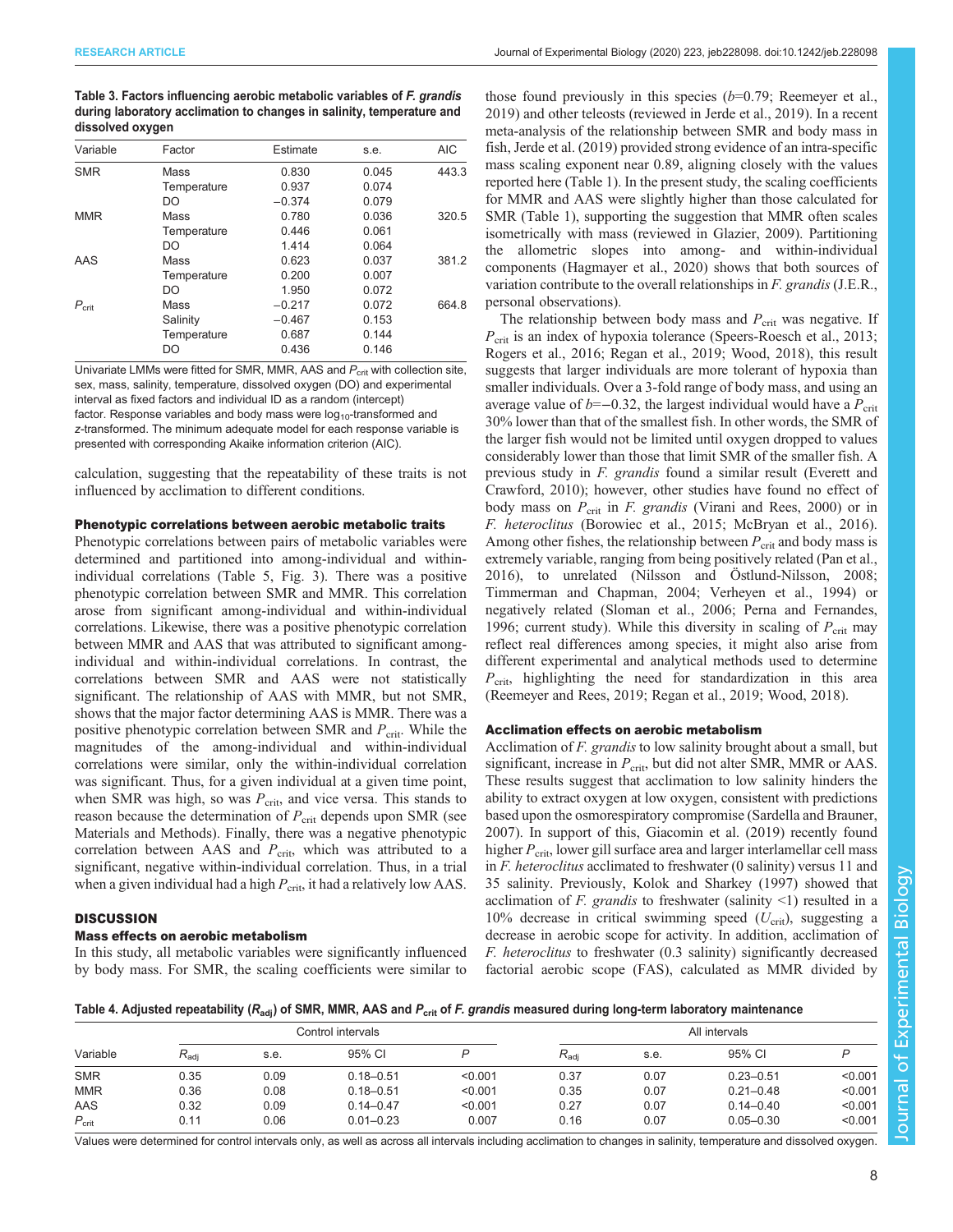| Correlation              | $\mathsf{r}_n$ | <b>HPD</b> interval | $r_{\rm ind}$ | <b>HPD</b> interval |         | <b>HPD</b> interval |
|--------------------------|----------------|---------------------|---------------|---------------------|---------|---------------------|
| SMR vs MMR               | 0.24           | $0.17 - 0.32$       | 0.68          | $0.37 - 0.88$       | 0.28    | $0.17 - 0.40$       |
| SMR vs AAS               | $-0.04$        | $-0.12 - 0.05$      | 0.14          | $-0.20 - 0.49$      | $-0.09$ | $-0.20 - 0.04$      |
| SMR vs $P_{\text{crit}}$ | 0.31           | $0.19 - 0.40$       | 0.32          | $-0.03 - 0.66$      | 0.36    | $0.24 - 0.48$       |
| MMR vs AAS               | 0.57           | $0.52 - 0.66$       | 0.64          | $0.43 - 0.82$       | 0.87    | $0.84 - 0.90$       |
| MMR vs $P_{\text{crit}}$ | 0.02           | $-0.10 - 0.11$      | $-0.13$       | $-0.24 - 0.50$      | $-0.01$ | $-0.17 - 0.11$      |
| AAS vs $P_{\text{crit}}$ | $-0.11$        | $-0.22 - 0.01$      | 0.09          | $-0.34 - 0.41$      | $-0.20$ | $-0.32 - -0.06$     |

<span id="page-8-0"></span>

|  | Table 5. Phenotypic ( $r_p$ ), among-individual ( $r_{\text{ind}}$ ) and within-individual ( $r_e$ ) correlations between aerobic metabolic traits of F. grandis |
|--|------------------------------------------------------------------------------------------------------------------------------------------------------------------|
|--|------------------------------------------------------------------------------------------------------------------------------------------------------------------|

The highest posterior distribution (HPD) interval was calculated for each estimate as a measure of credibility. When the HPD does not overlap zero, the correlation is significant (bold).

routine metabolic rate (RMR) ([Brennan et al., 2016](#page-10-0)). Although these studies used different metrics of aerobic scope ( $U_{\text{crit}}$  and FAS rather than AAS), they point to a decrease in aerobic performance of these estuarine species as salinity approaches that of freshwater.

Acclimation of F. grandis to elevated temperature resulted in significant increases in all aerobic metabolic variables measured here. Based upon average values determined under control conditions (25°C), the increases in SMR, MMR and AAS at 32°C correspond to  $Q_{10}$  values of 1.5, 1.2 and 1.1, respectively. While these values are lower than the range of 2–3 generally seen for aerobic metabolism of other fishes ([Clarke and Johnston, 1999\)](#page-11-0), they are consistent with the low-temperature sensitivity of aerobic metabolism reported for *F. heteroclitus* acclimated to similar temperatures ([Targett, 1978;](#page-12-0) [Healy and Schulte, 2012\)](#page-11-0). Specifically, [Healy and Schulte \(2012\)](#page-11-0) showed that RMR, MMR and AAS sharply increased with an increase in acclimation temperature from 5 to 25°C, but then plateaued or decreased at higher acclimation temperatures (30 and 33°C). Taken together, these observations suggest that aerobic metabolism in these species is only moderately affected by temperature over the range studied here. The 'oxygen and capacity limited thermal tolerance' theory suggests that MMR is more limited by temperature than SMR, leading to a diminution of AAS [\(Pörtner, 2010\)](#page-11-0). The above  $Q_{10}$  values suggest that SMR is more temperature dependent than MMR, although this comparison belies the fact that the absolute increase in MMR was approximately twice that of SMR. In absolute terms, AAS increased at 32°C, albeit with a low  $Q_{10}$ . Across this temperature range, therefore, aerobic metabolism by F. grandis does not appear to be limited. This conclusion is supported by the observation that growth rates were highest during acclimation to high temperature ([Table S3\)](https://jeb.biologists.org/lookup/doi/10.1242/jeb.228098.supplemental), as well as with observations made in the field, where these fish were active at temperatures at or above 32°C.



Fig. 3. Phenotypic correlations  $(r_p)$  between aerobic metabolic traits in F. grandis. For among-individual  $(r_{\text{ind}})$ , and within-individual  $(r_{\text{e}})$  correlations and credibility statistics, see Table 5.

 $P_{\text{crit}}$  values were also higher following acclimation of *F. grandis* to high temperature, suggesting that fish may be less tolerant to low oxygen as temperatures increase. Previous work showed that acute warming of F. heteroclitus from 15 to 30°C led to a decrease in hypoxia tolerance when measured as time to loss of equilibrium (LOE) during exposure to severe hypoxia (2% a.s.; [McBryan et al.,](#page-11-0) [2016\)](#page-11-0). Interestingly, acclimation to warm temperature partially reversed the negative effects of acute warming on LOE, a response that was correlated with an increase in gill surface area in warmacclimated fish. Despite differences in experimental design (acclimation versus acute exposure,  $P_{\text{crit}}$  versus LOE), the current study and [McBryan et al. \(2016\)](#page-11-0) both point to a decrease in hypoxia tolerance of *F. grandis* and *F. heteroclitus*, respectively, at higher temperatures. These results are consistent with observations and theoretical arguments made for other ectothermic species (reviewed in [McBryan et al., 2013\)](#page-11-0).

Acclimation of *F. grandis* to low oxygen led to decreases in MMR and AAS. This was expected because of the restriction of MMR, and hence AAS, at low DO ([Richards, 2009](#page-11-0); [Rogers et al.,](#page-11-0) [2016;](#page-11-0) [Seibel and Deutsch, 2020\)](#page-12-0). If the ratio of MMR to SMR (FAS) scales with the proportion of the ambient DO to an animal's  $P_{\text{crit}}$  ([Seibel and Deutsch, 2020](#page-12-0)), then at ambient DO of 30% a.s. when the mean  $P_{\text{crit}}$  was 14.4% a.s., MMR would be 2.08 times SMR, in close agreement with the observed ratio of 2.11 (0.76  $\mu$ mol min<sup>-1</sup>/0.36  $\mu$ mol min<sup>-1</sup>; [Table 2\)](#page-6-0). The lower  $P_{\text{crit}}$ observed here supports previous work in F. heteroclitus [\(Borowiec et al., 2015](#page-10-0)) and in other fishes (reviewed in [Rogers](#page-11-0) [et al., 2016\)](#page-11-0). This indicates that acclimation to low oxygen increases hypoxia tolerance, presumably through a variety of morphological, physiological and biochemical adjustments [\(Richards, 2009;](#page-11-0) [Sollid](#page-12-0) [et al., 2003\)](#page-12-0). Surprisingly, acclimation to hypoxia resulted in a slight increase in SMR. This result contrasts with the findings of [Borowiec](#page-10-0) [et al. \(2015\)](#page-10-0), who showed that acclimation of F. heteroclitus for 28 days to ∼24% a.s. did not affect RMR measured in normoxia. The current observation of higher SMR under hypoxia might be explained, in part, by an experimental design in which MMR was measured prior to overnight determination of SMR. To induce MMR, fish were chased to exhaustion, a protocol that elicits anaerobic metabolism and lactate accumulation ([Rees et al., 2009\)](#page-11-0). Lactate clearance after exercise, either by oxidation or gluconeogenesis, results in an increase in oxygen-consumption, the well-described 'excess post-exercise oxygen consumption' (EPOC) [\(Hill and Lupton, 1923;](#page-11-0) [Scarabello et al., 1991](#page-12-0); [Wood,](#page-12-0) [1991\)](#page-12-0). After a similar exercise protocol, blood lactate decreased to control values within 3 h under normoxia ([Rees et al., 2009](#page-11-0)). This decrease would have occurred prior to the beginning of SMR measurements in normoxic exposures. However, under hypoxia, EPOC probably lasts longer ([Svendsen et al., 2012\)](#page-12-0), and may have contributed to an elevation of SMR. An increased duration of elevated oxygen consumption, after either exercise or the ingestion of food (specific dynamic action; [Jobling, 1981;](#page-11-0) [Chabot et al.,](#page-10-0)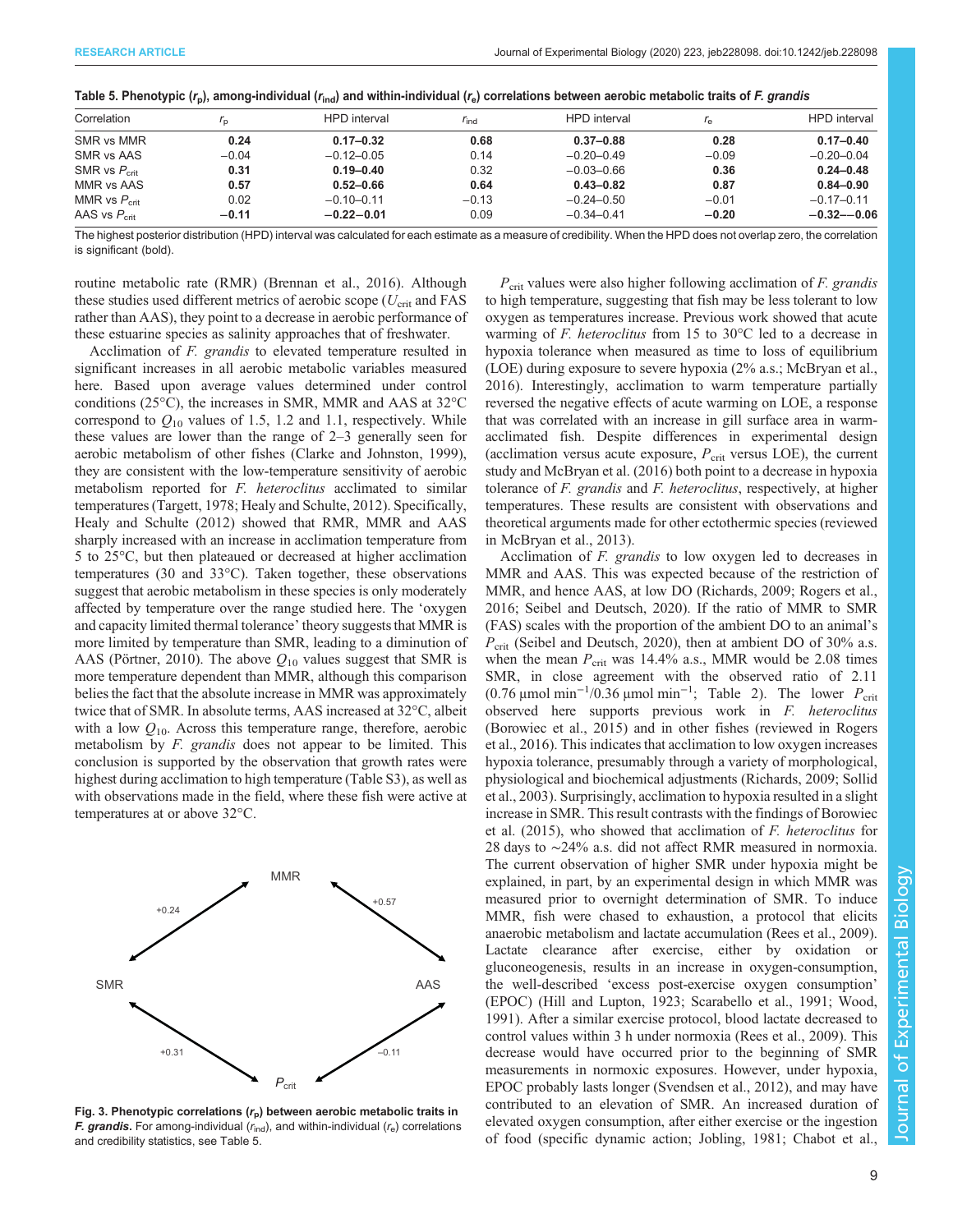[2016](#page-10-0)), could have important ecological implications, because it would contribute to a decrease in AAS and the energy available to perform other tasks. Indeed, AAS at low oxygen was dramatically reduced in the current study, being less than half the value measured during normoxic controls.

## Lack of collection site and sex effects on aerobic metabolism

Fish in this study were sampled from two sites within the GBNERR that differed in seasonal DO profiles, where one site (BH) experiences a higher frequency of hypoxia than the other (BC). Although it was hypothesized that fish from BH would show fixed developmental or evolved differences reflecting greater hypoxia tolerance (e.g. lower  $P_{\text{crit}}$ ), no metabolic variable differed by collection site, nor did fish from the two sites differ in their response to acclimation to low oxygen. [Everett and Crawford \(2010\)](#page-11-0) found that F. grandis from different populations differed in  $\dot{M}_{\text{O}_2}$  under severe hypoxia (ca. 9% a.s.) but not at higher levels of oxygen nor in  $P_{\text{crit}}$ . In sailfin mollies (*Poecilia latipinna*), a species in the same order (Cyprinidoniformes) and occurring in similar habitats to F. grandis, fish from a periodically hypoxic salt marsh have significantly lower  $P_{\text{crit}}$  and higher gill surface area than fish from a normoxic river site [\(Timmerman and Chapman, 2004\)](#page-12-0). There are at least two reasons why site-dependent differences were not observed in the present study. First, BH and BC were separated by about 10 km, substantially less than distances separating populations in previous studies [up to 650 km in [Everett and Crawford \(2010\)](#page-11-0) and about 80 km in [Timmerman and Chapman \(2004\)](#page-12-0)]. Although migration of individual fish between sites probably does not occur [\(Nelson et al., 2014](#page-11-0)), low rates of gene flow over several generations could overwhelm selection to local conditions [\(Slatkin, 1987\)](#page-12-0). Second, it is possible that fish behaviourally avoid hypoxia and exploit microenvironments that have higher DO than those reflected in field measurements. At low DO, several species, including F. grandis, improve oxygen uptake by ventilating their gills with surface waters that have higher levels of oxygen as a result of diffusion from the atmosphere ([McKenzie and Chapman, 2009; Love](#page-11-0) [and Rees, 2002; Rees and Matute, 2018](#page-11-0)). Whether for these or other reasons, the present results failed to support the hypothesis of population variation in aerobic metabolism on the scale studied here.

No metabolic trait measured here differed between male and female fish. This lack of sex effects contrasts the view that sex differences in reproductive investment and behaviour lead to differences in energy expenditure ([Biro and Stamps, 2010\)](#page-10-0). The lack of sex effects in this study might be attributed to the age of the fish used, which were probably young-of-the-year ([Greeley and](#page-11-0) [MacGregor, 1983\)](#page-11-0) and not reproductively active at the time of capture. In addition, fish in the current study were held at relatively high density ( $\sim$ 60 fish per m<sup>3</sup>), which has been shown to reduce egg production in F. grandis ([Chesser et al., 2019\)](#page-10-0). However, over the course of laboratory maintenance, fish grew significantly and developed dimorphic coloration typical of sexually mature individuals of this species. Moreover, previous research on larger individuals of this species found no difference in SMR among males and females ([Reemeyer et al., 2019\)](#page-11-0). Thus, sex effects on aerobic metabolism in this species, if any, are small in magnitude.

### Repeatability of aerobic metabolism

All variables measured exhibited moderate repeatability over the course of the experiment. Values of  $R_{\text{adj}}$  ranged from 0.27 to 0.37 for SMR, MMR and AAS, and fall within the range of values previously reported for aerobic metabolism [\(Nespolo and Franco,](#page-11-0) [2007; Norin and Malte, 2011](#page-11-0); [White et al., 2013](#page-12-0)).  $R_{\text{adi}}$  for  $P_{\text{crit}}$  was lower (0.11–0.16), suggesting that within-individual variation relative to among-individual variation was greater for this metric than for SMR, MMR and AAS. Importantly,  $R_{\text{adi}}$  values reported here were determined over 7 months. Previous measurements of the repeatability of  $\dot{M}_{\text{O}_2}$  by *F. grandis* determined over shorter intervals have produced higher estimates of repeatability. [Reemeyer et al.](#page-11-0) [\(2019\)](#page-11-0) reported Pearson's r ranging from 0.35 to 0.76 and an  $R_{\text{adi}}$  of 0.56 for SMR of F. grandis measured 5 times over 6 weeks. [Virani](#page-12-0) [and Rees \(2000\)](#page-12-0) reported a similarly high Pearson's  $r$  for RMR (0.68) when measured twice within 6 weeks. Previous measurements of  $P_{\text{crit}}$ in  $F$ . grandis measured twice over 2 weeks resulted in a Pearson's  $r$  of 0.74 [\(Reemeyer and Rees, 2019\)](#page-11-0). The lower  $R_{\text{adi}}$  estimates found in the present study support the trend that repeatability of metabolic variables decreases over time, as reported for other species [\(Norin and](#page-11-0) [Malte, 2011](#page-11-0); [White et al., 2013](#page-12-0)). Nevertheless, the values of  $R_{\text{adi}}$ reported here were all statistically greater than zero and suggest some degree of consistency among individuals with respect to aerobic metabolism.

While acclimation to altered salinity, temperature and oxygen had significant effects on the magnitude of all metabolic variables measured here,  $R_{\text{adj}}$  estimates were virtually identical when determined on only control intervals and when calculated over the entire experiment, including acclimation intervals. Furthermore, pairwise correlations calculated between control intervals were similar to those calculated between control and acclimation intervals [\(Table S4\)](https://jeb.biologists.org/lookup/doi/10.1242/jeb.228098.supplemental). These observations suggest that the repeatability of these metabolic traits in F. grandis is not context dependent across this range of salinity, temperature and DO. [Auer et al. \(2018\)](#page-10-0) assessed the effect of temperature acclimation on repeatability of SMR, MMR and AAS in juvenile brown trout (Salmo trutta) after serial acclimation to 10, 13 and 16 $\degree$ C. Although  $R_{\text{adi}}$  values were similar to those seen here (0.32 for SMR, 0.43 for MMR and 0.42 for AAS), the  $R_{\text{adj}}$  of MMR and AAS, but not of SMR, decreased with warming. For MMR and AAS, therefore, [Auer et al. \(2018\)](#page-10-0) provide some support for context dependency of repeatability. In that study, fish were measured once at each temperature in the same order without a common control treatment between or after temperature acclimation; thus, it is possible that the lower  $R_{\text{adi}}$ determined at high temperature was due, in part, to a time-dependent decrease in repeatability.

## Phenotypic correlations between aerobic metabolic traits

Because SMR, MMR, AAS and  $P_{\text{crit}}$  were measured in a given respirometric trial and trials were repeated over time, it was possible to calculate phenotypic correlations between pairs of traits and partition these correlations into among-individual and withinindividual correlations ([Dingemanse and Dochtermann, 2013\)](#page-11-0). The aerobic capacity model predicts a positive correlation between SMR and MMR ([Bennett and Ruben, 1979;](#page-10-0) [Hayes and Garland, 1995](#page-11-0)); however, support for this relationship is mixed. A recent metaanalysis confirmed a positive relationship between SMR and MMR when comparing across species but failed to support a relationship between SMR and MMR within species ([Auer et al., 2017\)](#page-10-0). Similarly, [Killen et al. \(2016b\)](#page-11-0) found that among species of teleost fishes, the correlation between RMR and MMR was strongly positive, but within species, the same correlation varied greatly. The present study provides strong evidence for a positive phenotypic correlation between SMR and MMR within a species. This positive phenotypic correlation was strongly influenced by a substantial among-individual correlation  $(r_{\text{ind}}=0.68)$ , suggesting these two traits could be genetically linked. There was also a positive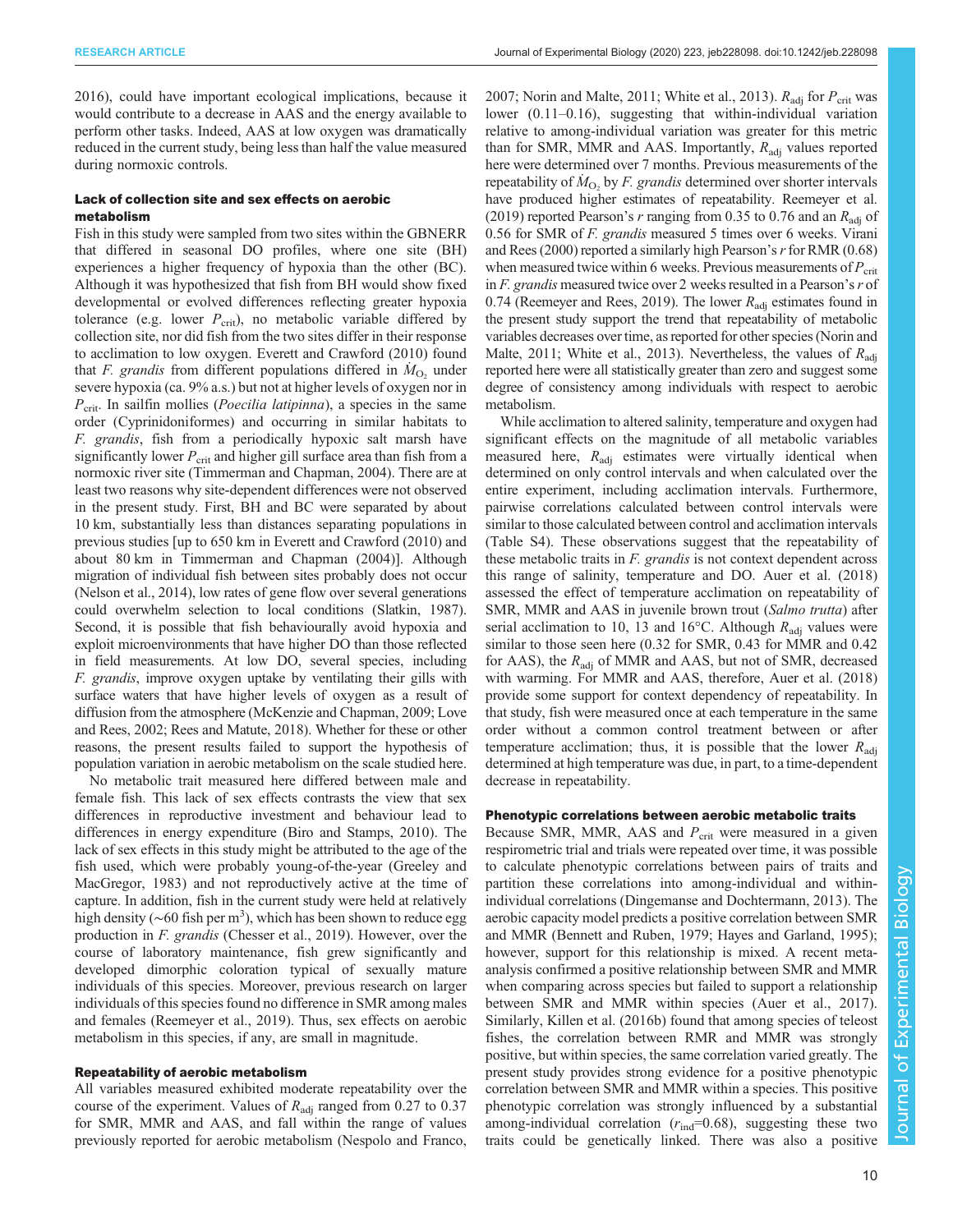<span id="page-10-0"></span>phenotypic correlation between MMR and AAS, which was attributed to significant positive correlations among individuals as well as among repeated measures on the same individual. This relationship was expected because of the calculation of AAS as MMR–SMR. Although AAS was not significantly correlated with SMR, there was a significant negative phenotypic correlation between SMR and FAS, i.e. MMR SMR−<sup>1</sup> (J.E.R., personal observations).

There was a positive phenotypic correlation between SMR and  $P_{\rm crit}$ . Although the among- and within-individual correlations were of similar magnitude, only the latter was statistically significant. Thus, during a given trial on a given individual, if SMR was elevated,  $P_{\rm crit}$ was also elevated. While this result indicates that these variables may be linked by shared phenotypic plasticity, it would also arise from the method of determining  $P_{\text{crit}}$ , which is directly dependent upon the magnitude of SMR ([Reemeyer and Rees, 2019\)](#page-11-0). Finally, there was a significant negative phenotypic correlation between  $P_{\text{crit}}$  and AAS, which was similarly attributed to a significant within-individual correlation. While the present study points to an inverse relationship between  $P_{\rm crit}$  and AAS at the level of the individual, a recent analysis suggests that  $P_{\rm crit}$  is inversely related to aerobic scope, measured as FAS, across a broad range of animal groups, body mass and temperature [\(Seibel and Deutsch, 2020](#page-12-0)). Hence, some traits that improve oxygen extraction simultaneously increase hypoxia tolerance (lower  $P_{\rm crit}$ ) and promote a higher scope for aerobic activity.

## **Perspectives**

Acclimation of SMR, MMR, AAS and  $P_{\text{crit}}$  in *F. grandis* indicates plasticity of aerobic metabolism and may contribute to the broad environmental tolerance of this ecologically dominant estuarine species. In addition, these metabolic traits appear to be linked in a way that allows some individuals to perform better than others over a broad range of environmental variation. It is possible that this tolerance, however, will be exceeded by changes in salinity, temperature and DO that are more extreme, longer lasting or concurrent. Predictions of future characteristics of estuaries are strongly influenced by local conditions ([Wong et al., 2014](#page-12-0)). In southeast USA, increased precipitation will probably decrease salinity, while simultaneously increasing nutrient input, eutrophication and the incidence of aquatic hypoxia. Average and maximum water temperatures are projected to increase as a result of climate change ([Pörtner et al., 2014\)](#page-11-0). Thus, F. grandis will be challenged by increased oxygen demands at the same time as oxygen availability, directly or indirectly due to the osmorespiratory compromise, will limit their ability to meet those demands. Future studies on the effects of simultaneous variation in multiple abiotic factors will help elucidate the limits of resilience of this and other estuarine organisms.

#### Acknowledgements

We thank Dr Mark Woodrey and the staff of the Grand Bay National Estuarine Research Reserve for help in fish collection. We thank Mohammad Hamed and Bennett Price for assistance with fish care and Drs Fernando Galvez and Simon Lailvaux for constructive comments on earlier versions of the manuscript.

#### Competing interests

The authors declare no competing or financial interests.

#### Author contributions

Conceptualization: J.E.R., B.B.R.; Methodology: J.E.R., B.B.R.; Software: J.E.R.; Formal analysis: J.E.R.; Investigation: J.E.R.; Resources: B.B.R.; Data curation: J.E.R.; Writing - original draft: J.E.R., B.B.R.; Writing - review & editing: J.E.R., B.B.R.; Visualization: J.E.R.; Supervision: B.B.R.; Project administration: B.B.R.; Funding acquisition: B.B.R.

#### Funding

Funding was provided by the Greater New Orleans Foundation.

#### Data availability

Data from this study are available from the figshare repository: [www.doi.org/10.](http://www.doi.org/10.6084/m9.figshare.12431813) [6084/m9.figshare.12431813](http://www.doi.org/10.6084/m9.figshare.12431813)

#### Supplementary information

Supplementary information available online at <https://jeb.biologists.org/lookup/doi/10.1242/jeb.228098.supplemental>

#### References

- [Auer, S. K., Killen, S. S. and Rezende, E. L.](https://doi.org/10.1111/1365-2435.12879) (2017). Resting vs. active: a meta[analysis of the intra- and inter-specific associations between minimum, sustained,](https://doi.org/10.1111/1365-2435.12879) [and maximum metabolic rates in vertebrates.](https://doi.org/10.1111/1365-2435.12879) Funct. Ecol., 31, 1728-1738. doi:10. [1111/1365-2435.12879](https://doi.org/10.1111/1365-2435.12879)
- [Auer, S. K., Salin, K., Anderson, G. J. and Metcalfe, N. B.](https://doi.org/10.1016/j.cbpa.2017.11.021) (2018). Individuals [exhibit consistent differences in their metabolic rates across changing thermal](https://doi.org/10.1016/j.cbpa.2017.11.021) conditions. Comp. Biochem. Physiol. A 217[, 1-6. doi:10.1016/j.cbpa.2017.11.021](https://doi.org/10.1016/j.cbpa.2017.11.021)
- Bates, D., Mä[chler, M., Bolker, B. and Walker, S.](https://doi.org/10.18637/jss.v067.i01) (2015). Fitting linear mixedeffects models using lme4. J. Stat. Softw. 67[. doi:10.18637/jss.v067.i01](https://doi.org/10.18637/jss.v067.i01)
- Bennett, A. F. (1987). Interindividual variability: an underused resource. In New Directions in Ecological Physiology (ed. M. E. Feder, A. F. Bennett, W. W. Burggren and R. B. Huey), pp. 147-169. Cambridge University Press. Retrieved from<http://doi.wiley.com/10.1002/mus.880150105>.
- Bennett, A. F. and Ruben, J. A. [\(1979\). Endothermy and activity in vertebrates.](https://doi.org/10.1126/science.493968) Science 206[, 649-654. doi:10.1126/science.493968](https://doi.org/10.1126/science.493968)
- [Bennett, W. A. and Beitinger, T. L.](https://doi.org/10.2307/1447842) (1997). Temperature tolerance of the sheepshead minnow, [Cyprinodon variegatus. Copeia](https://doi.org/10.2307/1447842) 1997, 77-87. doi:10.2307/ [1447842](https://doi.org/10.2307/1447842)
- Biro, P. A. and Stamps, J. A. [\(2010\). Do consistent individual differences in](https://doi.org/10.1016/j.tree.2010.08.003) [metabolic rate promote consistent individual differences in behavior?](https://doi.org/10.1016/j.tree.2010.08.003) Trends Ecol. Evol. 25[, 653-659. doi:10.1016/j.tree.2010.08.003](https://doi.org/10.1016/j.tree.2010.08.003)
- Biro, P. A. and Stamps, J. A. [\(2015\). Using repeatability to study physiological and](https://doi.org/10.1016/j.anbehav.2015.04.008) [behavioural traits: ignore time-related change at your peril.](https://doi.org/10.1016/j.anbehav.2015.04.008) Anim. Behav. 105, [223-230. doi:10.1016/j.anbehav.2015.04.008](https://doi.org/10.1016/j.anbehav.2015.04.008)
- Bœuf, G. and Payan, P. [\(2001\). How should salinity influence fish growth?](https://doi.org/10.1016/S1532-0456(01)00268-X) Comp. [Biochem. Physiol. C Toxicol. Pharmacol.](https://doi.org/10.1016/S1532-0456(01)00268-X) 130, 411-423. doi:10.1016/S1532- [0456\(01\)00268-X](https://doi.org/10.1016/S1532-0456(01)00268-X)
- [Borowiec, B. G., Darcy, K. L., Gillette, D. M. and Scott, G. R.](https://doi.org/10.1242/jeb.114579) (2015). Distinct [physiological strategies are used to cope with constant hypoxia and intermittent](https://doi.org/10.1242/jeb.114579) hypoxia in killifish ([Fundulus heteroclitus](https://doi.org/10.1242/jeb.114579)). J. Exp. Biol. 218, 1198-1211. doi:10. [1242/jeb.114579](https://doi.org/10.1242/jeb.114579)
- [Brennan, R. S., Hwang, R., Tse, M., Fangue, N. A. and Whitehead, A.](https://doi.org/10.1016/j.cbpa.2016.02.006) (2016). [Local adaptation to osmotic environment in killifish,](https://doi.org/10.1016/j.cbpa.2016.02.006) Fundulus heteroclitus, is [supported by divergence in swimming performance but not by differences in](https://doi.org/10.1016/j.cbpa.2016.02.006) [excess post-exercise oxygen consumption or aerobic scope.](https://doi.org/10.1016/j.cbpa.2016.02.006) Comp. Biochem. Physiol. A 196[, 11-19. doi:10.1016/j.cbpa.2016.02.006](https://doi.org/10.1016/j.cbpa.2016.02.006)
- Brett, J. R. and Groves, T. D. D. (1979). Physiological energetics. In Fish Physiology, Vol. 8 (ed. W. S. Hoar, D. J. Randall and J. R. Brett), pp. 280-352. New York: Academic Press, New York.
- Brommer, J. E. [\(2013\). Variation in plasticity of personality traits implies that the](https://doi.org/10.1007/s00265-013-1603-9) [ranking of personality measures changes between environmental contexts:](https://doi.org/10.1007/s00265-013-1603-9) [calculating the cross-environmental correlation.](https://doi.org/10.1007/s00265-013-1603-9) Behav. Ecol. Sociobiol. 67, [1709-1718. doi:10.1007/s00265-013-1603-9](https://doi.org/10.1007/s00265-013-1603-9)
- [Brown, J. H., Gillooly, J. F., Allen, A. P., Savage, V. M. and West, G. B.](https://doi.org/10.1890/03-9000) (2004). [Toward a metabolic theory of ecology.](https://doi.org/10.1890/03-9000) Ecology 85, 1771-1789. doi:10.1890/03- [9000](https://doi.org/10.1890/03-9000)
- [Burnett, K. G., Bain, L. J., Baldwin, W. S., Callard, G. V., Cohen, S., Di Giulio,](https://doi.org/10.1016/j.cbd.2007.09.001) R. T., Evans, D. H., Gó[mez-Chiarri, M., Hahn, M. E., Hoover, C. A. et al.](https://doi.org/10.1016/j.cbd.2007.09.001) (2007). [Fundulus as the premier teleost model in environmental biology: opportunities for](https://doi.org/10.1016/j.cbd.2007.09.001) [new insights using genomics.](https://doi.org/10.1016/j.cbd.2007.09.001) Comp. Biochem. Physiol. D 2, 257-286. doi:10. [1016/j.cbd.2007.09.001](https://doi.org/10.1016/j.cbd.2007.09.001)
- Careau, V. and Wilson, R. S. [\(2017\). Of Uberfleas and Krakens: detecting trade-offs](https://doi.org/10.1093/icb/icx015) using mixed models. Integr. Comp. Biol. 57[, 362-371. doi:10.1093/icb/icx015](https://doi.org/10.1093/icb/icx015)
- Careau, V., Hoye, B. J., O'[Dwyer, T. W. and Buttemer, W. A.](https://doi.org/10.1242/jeb.108704) (2014). Among- and [within-individual correlations between basal and maximal metabolic rates in birds.](https://doi.org/10.1242/jeb.108704) J. Exp. Biol. 217[, 3593-3596. doi:10.1242/jeb.108704](https://doi.org/10.1242/jeb.108704)
- [Chabot, D., Steffensen, J. F. and Farrell, A. P.](https://doi.org/10.1111/jfb.12845) (2016). The determination of [standard metabolic rate in fishes.](https://doi.org/10.1111/jfb.12845) J. Fish Biol. 88, 81-121. doi:10.1111/jfb.12845
- [Chesser, B. M., Green, C. C. and Allen, P. J.](https://doi.org/10.1002/naaq.10087) (2019). Egg production of Gulf killifish [is dependent on broodstock rearing density but not spawning substrate surface](https://doi.org/10.1002/naaq.10087) area. N. Am. J. Aquac. 81[, 201-210. doi:10.1002/naaq.10087](https://doi.org/10.1002/naaq.10087)
- Claireaux, G. and Chabot, D. [\(2016\). Responses by fishes to environmental](https://doi.org/10.1111/jfb.12833) hypoxia: integration through Fry'[s concept of aerobic metabolic scope.](https://doi.org/10.1111/jfb.12833) J. Fish Biol. 88[, 232-251. doi:10.1111/jfb.12833](https://doi.org/10.1111/jfb.12833)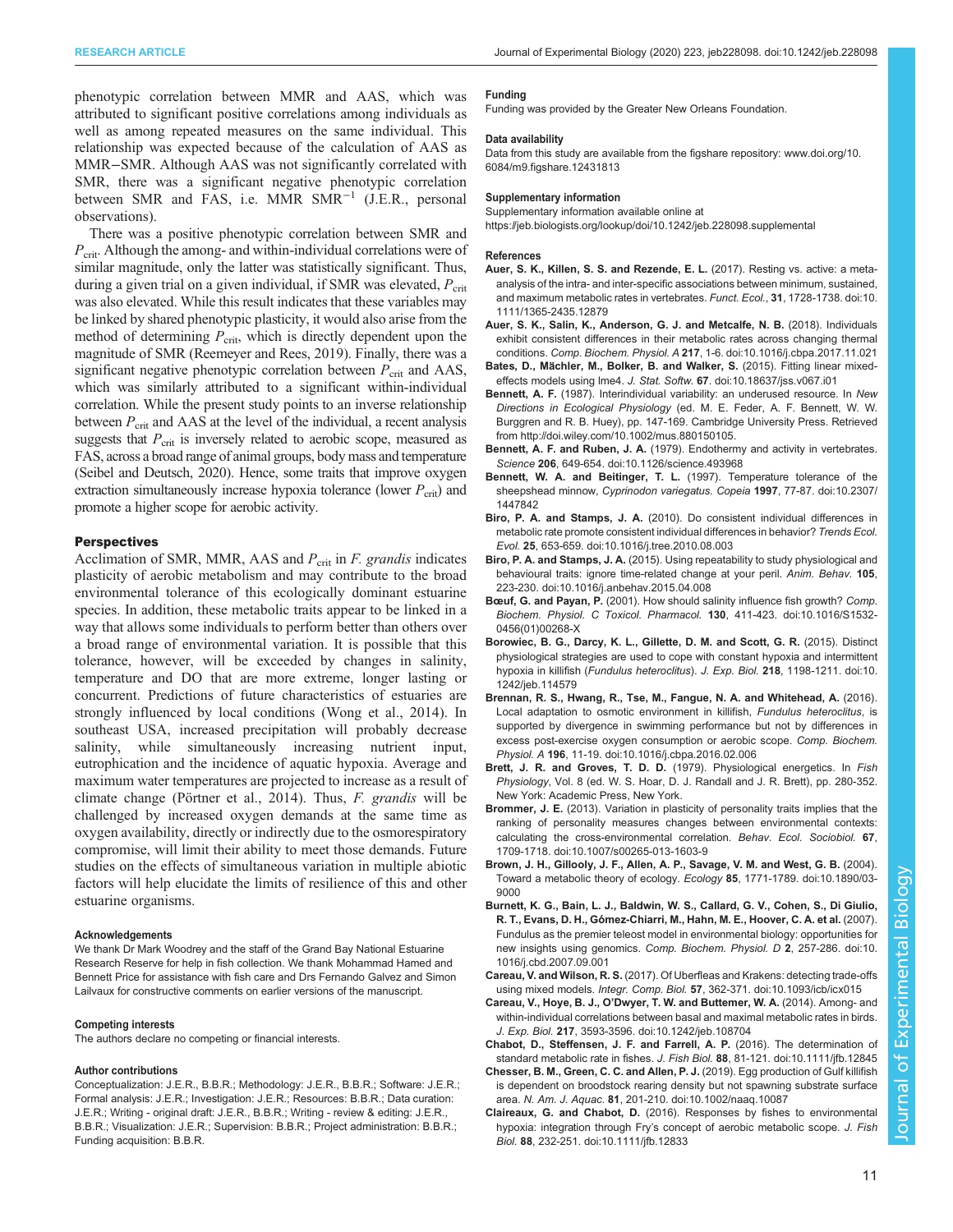- <span id="page-11-0"></span>[Clark, T. D., Sandblom, E. and Jutfelt, F.](https://doi.org/10.1242/jeb.084251) (2013). Aerobic scope measurements of [fishes in an era of climate change: respirometry, relevance and recommendations.](https://doi.org/10.1242/jeb.084251) J. Exp. Biol. 216[, 2771-2782. doi:10.1242/jeb.084251](https://doi.org/10.1242/jeb.084251)
- Clarke, A. and Johnston, N. M. [\(1999\). Scaling of metabolic rate with body mass](https://doi.org/10.1046/j.1365-2656.1999.00337.x) [and temperature in teleost fish.](https://doi.org/10.1046/j.1365-2656.1999.00337.x) J. Anim. Ecol. 68, 893-905. doi:10.1046/j.1365- [2656.1999.00337.x](https://doi.org/10.1046/j.1365-2656.1999.00337.x)
- [Dingemanse, N. J. and Dochtermann, N. A.](https://doi.org/10.1111/1365-2656.12013) (2013). Quantifying individual [variation in behaviour: mixed-effect modelling approaches.](https://doi.org/10.1111/1365-2656.12013) J. Anim. Ecol., 82, [39-54. doi:10.1111/1365-2656.12013](https://doi.org/10.1111/1365-2656.12013)
- [Dingemanse, N. J., Dochtermann, N. A. and Nakagawa, S.](https://doi.org/10.1007/s00265-012-1416-2) (2012). Defining [behavioural syndromes and the role of](https://doi.org/10.1007/s00265-012-1416-2) 'syndrome deviation' in understanding their evolution. Behav. Ecol. Sociobiol. 66[, 1543-1548. doi:10.1007/s00265-012-1416-](https://doi.org/10.1007/s00265-012-1416-2) [2](https://doi.org/10.1007/s00265-012-1416-2)
- [Ern, R., Huong, D. T. T., Cong, N. V., Bayley, M. and Wang, T.](https://doi.org/10.1111/jfb.12330) (2014). Effect of [salinity on oxygen consumption in fishes: a review.](https://doi.org/10.1111/jfb.12330) J. Fish Biol. 84, 1210-1220. [doi:10.1111/jfb.12330](https://doi.org/10.1111/jfb.12330)
- Everett, M. V. and Crawford, D. L. [\(2010\). Adaptation versus allometry: population](https://doi.org/10.1086/648482) [and body mass effects on hypoxic metabolism in](https://doi.org/10.1086/648482) Fundulus grandis. Physiol. Biochem. Zool. 83[, 182-190. doi:10.1086/648482](https://doi.org/10.1086/648482)
- Fry, F. E. J. (1947). Effects of the environment on animal activity. Publ. Ontario Fish. Res. Lab. 68, 1-62.
- Fulton, T. W. (1904). The rate of growth of fishes. 22nd Annual Report of the Fisheries Board of Scotland 1903, 141-241.
- [Giacomin, M., Bryant, H. J., Val, A. L., Schulte, P. M. and Wood, C. M.](https://doi.org/10.1242/jeb.206599) (2019). The [osmorespiratory compromise: physiological responses and tolerance to hypoxia](https://doi.org/10.1242/jeb.206599) [are affected by salinity acclimation in the euryhaline Atlantic killifish \(](https://doi.org/10.1242/jeb.206599)Fundulus heteroclitus). J. Exp. Biol. 222[, jeb206599. doi:10.1242/jeb.206599](https://doi.org/10.1242/jeb.206599)
- Glazier, D. S. [\(2009\). Activity affects intraspecific body-size scaling of metabolic rate](https://doi.org/10.1007/s00360-009-0363-3) in ectothermic animals. J. Comp. Physiol. B 179[, 821-828. doi:10.1007/s00360-](https://doi.org/10.1007/s00360-009-0363-3) [009-0363-3](https://doi.org/10.1007/s00360-009-0363-3)
- [Greaney, G. S., Place, A. R., Cashon, R. E., Smith, G. and Powers, D. A.](https://doi.org/10.1086/physzool.53.2.30152576) (1980). [Time course of changes in enzyme activities and blood respiratory properties of](https://doi.org/10.1086/physzool.53.2.30152576) [killifish during long-term acclimation to hypoxia.](https://doi.org/10.1086/physzool.53.2.30152576) Physiol. Biochem. Zool. 53, [135-144. doi:10.1086/physzool.53.2.30152576](https://doi.org/10.1086/physzool.53.2.30152576)
- Greeley, M. S. and MacGregor, R. [\(1983\). Annual and semilunar reproductive](https://doi.org/10.2307/1444337) cycles of the Gulf killifish, Fundulus grandis[, on the Alabama gulf coast.](https://doi.org/10.2307/1444337) Copeia 1983[, 711-718. doi:10.2307/1444337](https://doi.org/10.2307/1444337)
- Hadfield, J. D. [\(2010\). MCMC methods for multi-response generalized linear mixed](https://doi.org/10.1002/ana.22635) [models: The MCMCglmm R Package.](https://doi.org/10.1002/ana.22635) J. Stat. Softw. 33. doi:10.1002/ana.22635
- [Hagmayer, A., Camenisch, G., Canale, C., Postma, E. and Bonnet, T.](https://doi.org/10.1111/jeb.13595) (2020). [Limited mass-independent individual variation in resting metabolic rate in a wild](https://doi.org/10.1111/jeb.13595) [population of snow voles \(](https://doi.org/10.1111/jeb.13595)Chionomys nivalis). J. Evol. Biol. 33, 608-618. doi:10. [1111/jeb.13595](https://doi.org/10.1111/jeb.13595)
- Hayes, J. P. and Garland, T. [\(1995\). The evolution of endothermy: testing the](https://doi.org/10.1111/j.1558-5646.1995.tb02320.x) aerobic capacity model. Evolution 49[, 836. doi:10.1111/j.1558-5646.1995.](https://doi.org/10.1111/j.1558-5646.1995.tb02320.x) [tb02320.x](https://doi.org/10.1111/j.1558-5646.1995.tb02320.x)
- Healy, T. M. and Schulte, P. M. [\(2012\). Thermal acclimation is not necessary to](https://doi.org/10.1086/664584) [maintain a wide thermal breadth of aerobic scope in the common Killifish](https://doi.org/10.1086/664584) (Fundulus heteroclitus). [Physiol. Biochem. Zool.](https://doi.org/10.1086/664584) 85, 107-119. doi:10.1086/ [664584](https://doi.org/10.1086/664584)
- Hill, A. V. and Lupton, H. [\(1923\). Muscular exercise, lactic acid, and the supply and](https://doi.org/10.1093/qjmed/os-16.62.135) utilization of oxygen. QJM Int. J. Med. os-16[, 135-171. doi:10.1093/qjmed/os-16.](https://doi.org/10.1093/qjmed/os-16.62.135) [62.135](https://doi.org/10.1093/qjmed/os-16.62.135)
- Houslay, T. M. and Wilson, A. J. [\(2017\). Avoiding the misuse of BLUP in](https://doi.org/10.1093/beheco/arx023) behavioural ecology. Behav. Ecol. 28[, 948-952. doi:10.1093/beheco/arx023](https://doi.org/10.1093/beheco/arx023)
- [Jerde, C. L., Kraskura, K., Eliason, E. J., Csik, S. R., Stier, A. C. and Taper, M. L.](https://doi.org/10.3389/fphys.2019.01166) [\(2019\). Strong evidence for an intraspecific metabolic scaling coefficient near 0.89](https://doi.org/10.3389/fphys.2019.01166) in fish. Front. Physiol. 10[, 1-17. doi:10.3389/fphys.2019.01166](https://doi.org/10.3389/fphys.2019.01166)
- Jobling, M. [\(1981\). The influences of feeding on the metabolic rate of fishes: a short](https://doi.org/10.1111/j.1095-8649.1981.tb03780.x) review. J. Fish Biol. 18[, 385-400. doi:10.1111/j.1095-8649.1981.tb03780.x](https://doi.org/10.1111/j.1095-8649.1981.tb03780.x)
- [Killen, S. S., Adriaenssens, B., Marras, S., Claireaux, G. and Cooke, S. J.](https://doi.org/10.1093/conphys/cow007) [\(2016a\). Context dependency of trait repeatability and its relevance for](https://doi.org/10.1093/conphys/cow007) [management and conservation of fish populations.](https://doi.org/10.1093/conphys/cow007) Conserv. Physiol. 4, [cow007. doi:10.1093/conphys/cow007](https://doi.org/10.1093/conphys/cow007)
- [Killen, S. S., Glazier, D. S., Rezende, E. L., Clark, T. D., Atkinson, D., Willener,](https://doi.org/10.1086/685893) A. S. T. and Halsey, L. G. [\(2016b\). Ecological influences and morphological](https://doi.org/10.1086/685893) [correlates of resting and maximal metabolic rates across teleost fish species.](https://doi.org/10.1086/685893) Am. Nat. 187[, 592-606. doi:10.1086/685893](https://doi.org/10.1086/685893)
- Kolok, A. S. and Sharkey, D. [\(1997\). Effect of freshwater acclimation on the](https://doi.org/10.1577/1548-8659(1997)126%3C0866:EOFAOT%3E2.3.CO;2) [swimming performance and plasma osmolarity of the euryhaline Gulf Killifish.](https://doi.org/10.1577/1548-8659(1997)126%3C0866:EOFAOT%3E2.3.CO;2) Trans. Am. Fish. Soc. 126[, 866-870. doi:10.1577/1548-8659\(1997\)126<0866:](https://doi.org/10.1577/1548-8659(1997)126%3C0866:EOFAOT%3E2.3.CO;2) [EOFAOT>2.3.CO;2](https://doi.org/10.1577/1548-8659(1997)126%3C0866:EOFAOT%3E2.3.CO;2)
- Kültz, D. [\(2015\). Physiological mechanisms used by fish to cope with salinity stress.](https://doi.org/10.1242/jeb.118695) J. Exp. Biol. 218[, 1907-1914. doi:10.1242/jeb.118695](https://doi.org/10.1242/jeb.118695)
- Love, J. W. and Rees, B. B. [\(2002\). Seasonal differences in hypoxia tolerance in the](https://doi.org/10.1023/A:1013834803665) Gulf Killifish, Fundulus grandis (Fundulidae). [Environ. Biol. Fish.](https://doi.org/10.1023/A:1013834803665) 63, 103-115. [doi:10.1023/A:1013834803665](https://doi.org/10.1023/A:1013834803665)
- [McBryan, T. L., Anttila, K., Healy, T. M. and Schulte, P. M.](https://doi.org/10.1093/icb/ict066) (2013). Responses to [temperature and hypoxia as interacting stressors in fish: implications for](https://doi.org/10.1093/icb/ict066)

[adaptation to environmental change.](https://doi.org/10.1093/icb/ict066) Integr. Comp. Biol. 53, 648-659. doi:10. [1093/icb/ict066](https://doi.org/10.1093/icb/ict066)

- [McBryan, T. L., Healy, T. M., Haakons, K. L. and Schulte, P. M.](https://doi.org/10.1242/jeb.133413) (2016). Warm [acclimation improves hypoxia tolerance in](https://doi.org/10.1242/jeb.133413) Fundulus heteroclitus. J. Exp. Biol. 219, [474-484. doi:10.1242/jeb.133413](https://doi.org/10.1242/jeb.133413)
- McKenzie, D. J. and Chapman, L. J. [\(2009\). Behavioral responses and ecological](https://doi.org/10.1016/S1546-5098(08)00002-2) consequences. Fish Physiol. 27[, 25-77. doi:10.1016/S1546-5098\(08\)00002-2](https://doi.org/10.1016/S1546-5098(08)00002-2)
- [Nelson, T. R., Sutton, D. and DeVries, D. R.](https://doi.org/10.1007/s12237-013-9762-5) (2014). Summer movements of the Gulf Killifish (Fundulus grandis[\) in a northern Gulf of Mexico salt marsh.](https://doi.org/10.1007/s12237-013-9762-5) Estuaries and Coasts 37[, 1295-1300. doi:10.1007/s12237-013-9762-5](https://doi.org/10.1007/s12237-013-9762-5)
- Nespolo, R. F. and Franco, M. [\(2007\). Whole-animal metabolic rate is a repeatable](https://doi.org/10.1242/jeb.02780) trait: a meta-analysis. J. Exp. Biol. 210[, 2000-2005. doi:10.1242/jeb.02780](https://doi.org/10.1242/jeb.02780)
- Nilsson, G. E. and Östlund-Nilsson, S. [\(2008\). Does size matter for hypoxia](https://doi.org/10.1111/j.1469-185X.2008.00038.x) tolerance in fish? Biol. Rev. 83[, 173-189. doi:10.1111/j.1469-185X.2008.00038.x](https://doi.org/10.1111/j.1469-185X.2008.00038.x)
- Nordlie, F. G. [\(2006\). Physicochemical environments and tolerances of](https://doi.org/10.1007/s11160-006-9003-0) [cyprinodontoid fishes found in estuaries and salt marshes of eastern North](https://doi.org/10.1007/s11160-006-9003-0) America. Rev. Fish Biol. Fish. 16[, 51-106. doi:10.1007/s11160-006-9003-0](https://doi.org/10.1007/s11160-006-9003-0)
- Norin, T. and Clark, T. D. [\(2016\). Measurement and relevance of maximum](https://doi.org/10.1111/jfb.12796) metabolic rate in fishes. J. Fish Biol. 88[, 122-151. doi:10.1111/jfb.12796](https://doi.org/10.1111/jfb.12796)
- Norin, T. and Malte, H. [\(2011\). Repeatability of standard metabolic rate, active](https://doi.org/10.1242/jeb.054205) [metabolic rate and aerobic scope in young brown trout during a period of moderate](https://doi.org/10.1242/jeb.054205) food availability. J. Exp. Biol. 214[, 1668-1675. doi:10.1242/jeb.054205](https://doi.org/10.1242/jeb.054205)
- Norin, T., Malte, H. and Clark, T. D. [\(2016\). Differential plasticity of metabolic rate](https://doi.org/10.1111/1365-2435.12503) [phenotypes in a tropical fish facing environmental change.](https://doi.org/10.1111/1365-2435.12503) Funct. Ecol. 30, [369-378. doi:10.1111/1365-2435.12503](https://doi.org/10.1111/1365-2435.12503)
- Pan, Y. K., Ern, R. and Esbaugh, A. J. [\(2016\). Hypoxia tolerance decreases with](https://doi.org/10.1111/jfb.13035) [body size in red drum](https://doi.org/10.1111/jfb.13035) Sciaenops ocellatus. J. Fish Biol. 89, 1488-1493. doi:10. [1111/jfb.13035](https://doi.org/10.1111/jfb.13035)
- [Pan, Y. K., Khursigara, A. J., Johansen, J. L. and Esbaugh, A. J.](https://doi.org/10.1016/j.chemosphere.2018.02.028) (2018). The [effects of oil induced respiratory impairment on two indices of hypoxia tolerance in](https://doi.org/10.1016/j.chemosphere.2018.02.028) Atlantic croaker ([Micropogonias undulatus](https://doi.org/10.1016/j.chemosphere.2018.02.028)). Chemosphere 200, 143-150. doi:10. [1016/j.chemosphere.2018.02.028](https://doi.org/10.1016/j.chemosphere.2018.02.028)
- Perna, S. A. and Fernandes, M. N. [\(1996\). Gill morphometry of the facultative air](https://doi.org/10.1007/BF01875572)breathing loricariid fish, [Hypostomus plecostomus](https://doi.org/10.1007/BF01875572) (Walbaum) with special [emphasis on aquatic respiration.](https://doi.org/10.1007/BF01875572) Fish Physiol. Biochem. 15, 213-220. doi:10. [1007/BF01875572](https://doi.org/10.1007/BF01875572)
- Pörtner, H.-O. [\(2010\). Oxygen- and capacity-limitation of thermal tolerance: A](https://doi.org/10.1242/jeb.037523) [matrix for integrating climate-related stressor effects in marine ecosystems.](https://doi.org/10.1242/jeb.037523) J. Exp. Biol. 213[, 881-893. doi:10.1242/jeb.037523](https://doi.org/10.1242/jeb.037523)
- Pörtner, H. O. and Farrell, A. P. [\(2008\). Physiology and climate change.](https://doi.org/10.1126/science.1163156) Science 322[, 690-692. doi:10.1126/science.1163156](https://doi.org/10.1126/science.1163156)
- Pörtner, H. O., Karl, D. M., Boyd, P. W., Cheung, W. W. L., Lluch-Cota, S. E., Nojiri, Y., Schmidt, D. N. and Zavialov, P. O. (2014). Climate Change 2014: Impacts, Adaptation, and Vulnerability. Part A: Global and Sectoral Aspects. Contribution of Working Group II to the Fifth Assessment Report of the Intergovernmental Panel on Climate Change (ed. C. B. Field, V. R. Barros, D. J. Dokken, K. J. Mach, M. D. Mastrandrea, T. E. Bilir, M. Chatterjee, K. L. Ebi, Y. O. Estrada, R. C. Genova, B. Girma, E. S. Kissel, A. N. Levy, S. MacCracken, P. R. Mastrandrea and L. L. White), pp. 411-484. Cambridge, UK: Cambridge University Press.
- Reemeyer, J. E. and Rees, B. B. [\(2019\). Standardizing the determination and](https://doi.org/10.1242/jeb.210633) interpretation of  $P_{crit}$  in fishes. J. Exp. Biol. 222[, jeb210633. doi:10.1242/jeb.](https://doi.org/10.1242/jeb.210633) [210633](https://doi.org/10.1242/jeb.210633)
- [Reemeyer, J. E., Harris, J. C., Hernandez, A. M. and Rees, B. B.](https://doi.org/10.1111/jfb.13916) (2019). Effects of [passive integrated transponder tagging on cortisol release, aerobic metabolism](https://doi.org/10.1111/jfb.13916) [and growth of the Gulf killifish](https://doi.org/10.1111/jfb.13916) Fundulus grandis. J. Fish Biol. 94, 422-433. doi:10. [1111/jfb.13916](https://doi.org/10.1111/jfb.13916)
- Rees, B. B. and Matute, L. A. [\(2018\). Repeatable interindividual variation in hypoxia](https://doi.org/10.1086/699596) [tolerance in the gulf killifish,](https://doi.org/10.1086/699596) Fundulus grandis. Physiol. Biochem. Zool. 91, [1046-1056. doi:10.1086/699596](https://doi.org/10.1086/699596)
- [Rees, B. B., Boily, P. and Williamson, L. A. C.](https://doi.org/10.1152/advan.90188.2008) (2009). Exercise- and hypoxia[induced anaerobic metabolism and recovery: a student laboratory exercise using](https://doi.org/10.1152/advan.90188.2008) teleost fish. Adv. Physiol. Educ. 33[, 72-77. doi:10.1152/advan.90188.2008](https://doi.org/10.1152/advan.90188.2008)
- [Regan, M. D., Mandic, M., Dhillon, R. S., Lau, G. Y., Farrell, A. P., Schulte, P. M.,](https://doi.org/10.1242/jeb.200253) [Seibel, B. A., Speers-Roesch, B., Ultsch, G. R. and Richards, J. G.](https://doi.org/10.1242/jeb.200253) (2019). Don'[t throw the fish out with the respirometry water.](https://doi.org/10.1242/jeb.200253) J. Exp. Biol. 222, 9-10. doi:10. [1242/jeb.200253](https://doi.org/10.1242/jeb.200253)
- Richards, J. G. [\(2009\). Metabolic and molecular responses of fish to hypoxia.](https://doi.org/10.1016/S1546-5098(08)00010-1) Fish Physiol. 27[, 443-485. doi:10.1016/S1546-5098\(08\)00010-1](https://doi.org/10.1016/S1546-5098(08)00010-1)
- [Roche, D. G., Binning, S. A., Bosiger, Y., Johansen, J. L. and Rummer, J. L.](http://dx.doi.org/10.1242/jeb.082925) [\(2013\). Finding the best estimates of metabolic rates in a coral reef fish.](http://dx.doi.org/10.1242/jeb.082925) J. Exp. Biol. 216[, 2103-2110. doi:10.1242/jeb.082925](http://dx.doi.org/10.1242/jeb.082925)
- [Roche, D. G., Careau, V. and Binning, S. A.](https://doi.org/10.1242/jeb.146712) (2016). Demystifying animal 'personality' [\(or not\): why individual variation matters to experimental biologists.](https://doi.org/10.1242/jeb.146712) J. Exp. Biol., 219[, 3832-3843. doi:10.1242/jeb.146712](https://doi.org/10.1242/jeb.146712)

[Rosewarne, P. J., Wilson, J. M. and Svendsen, J. C.](https://doi.org/10.1111/jfb.12795) (2016). Measuring maximum [and standard metabolic rates using intermittent-flow respirometry: a student](https://doi.org/10.1111/jfb.12795)

[Rogers, N. J., Urbina, M. A., Reardon, E. E., McKenzie, D. J. and Wilson, R. W.](https://doi.org/10.1093/conphys/cow012) [\(2016\). A new analysis of hypoxia tolerance in fishes using a database of critical](https://doi.org/10.1093/conphys/cow012) oxygen level (P<sub>crit</sub>). Conserv. Physiol. 4[, cow012. doi:10.1093/conphys/cow012](https://doi.org/10.1093/conphys/cow012)